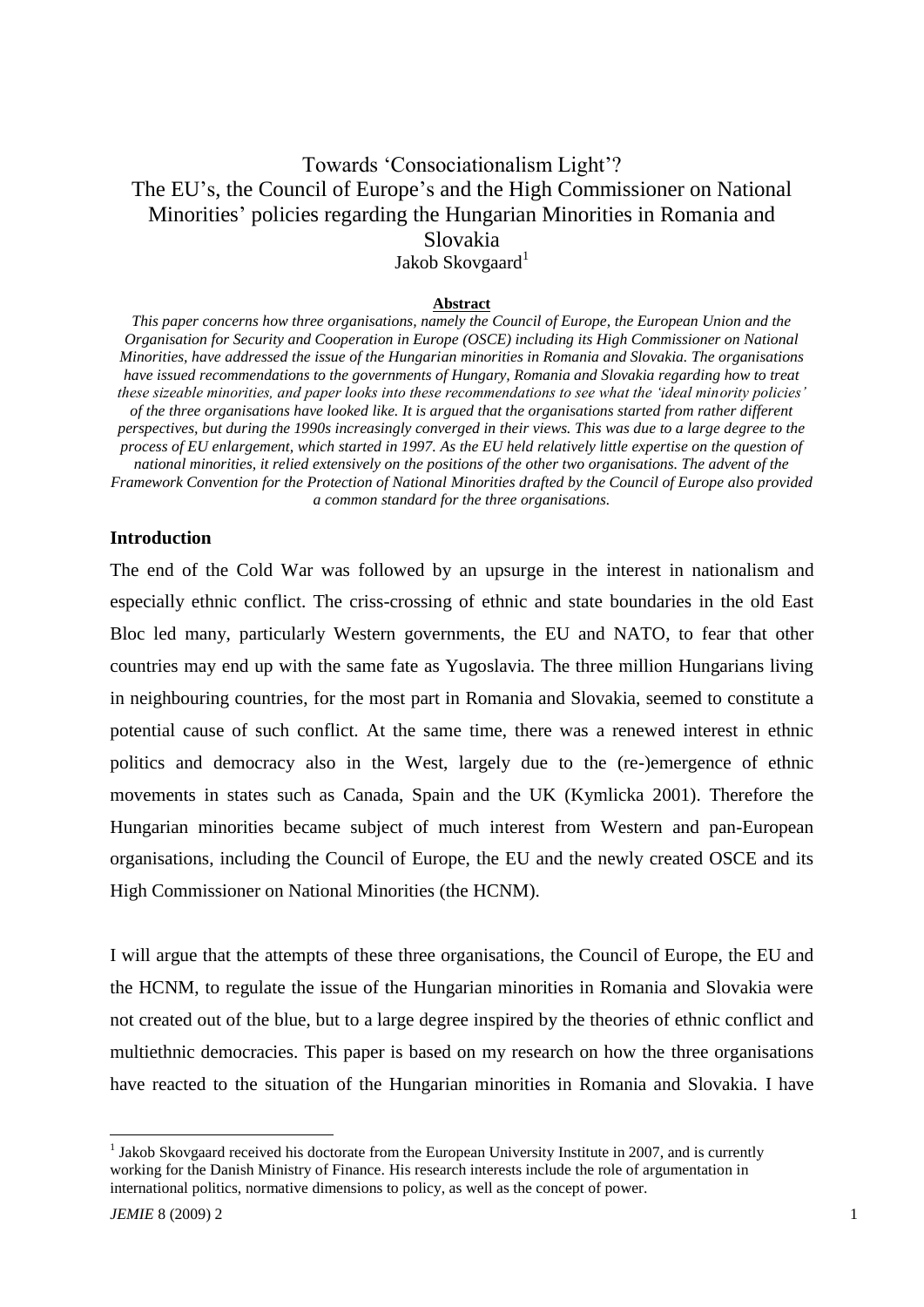analysed the various documents from the three organisations addressing the situation of the Hungarian minority in the country. The texts have all been addressed to the governments of the two countries and have criticised or approved actions as well as suggested changes. The period covered starts in 1993 when the office of the High Commissioner was established and Romania's and Slovakia's accession processes to the Council of Europe began. The period ends with Slovakia"s and Hungary"s entry into the EU in May 2004. It is important to keep in mind that I do not address the reasons of the organisations for arguing what they have argued, but rather look at their arguments themselves. In other words, what is interesting is which kind of argument that is being made, not why it is being made (Skinner 2002: 98). Thus, the interesting issue is whether an organisation recommends a specific policy in its recommendation, not whether the leaders of the organisation actually think that this policy is commendable.

Whereas there have been many attempts to look at the overall policies and discourses on national minorities of these organisations in order to understand their underlying perspectives,<sup>2</sup> this paper intends to look at the discourse employed in the practice of the organisations regarding the specific case of the Hungarian minorities in Romania and Slovakia. The intention is to provide an understanding into which norms can be extracted from the arguments of the three organisations, and ascertain how these norms are increasingly converging.

In order to do this, I will first briefly outline what I see as the theoretically most important distinction when studying the management of national minority issues, namely the distinction between security and justice approaches. Secondly, the developments of the organisations' recommendations, from differing perspectives to convergence around a loosely defined norm will be outlined. Thirdly, it will be argued that the emerging norm is best understood in terms

<sup>2</sup> Brusis, M. (2003). "The European Union and Interethnic Power-sharing Arrangements in Accession Countries". *Journal on Ethnopolitics and Minority Issues in Europe* 4 (1); Flynn, G. and Farrell, H. (1999).

<sup>&</sup>quot;Piecing Together the Democratic Peace: The CSCE, Norms, and the "Construction" of Security in Post-Cold War Europe". *International Organization* 53 (3): 505-535; Lerch, M. and Schwellnus, G. (2006). "Normative by Nature? The Role of Coherence in Justifying the EU's External Human Rights Policy". *Journal of European Public Policy* 13 (2): 304-321; Malloy, T. (2005). *National Minority Rights in Europe*. Oxford and New York: Oxford University Press; Sasse, G. (2005). "Securitization or Securing Rights? Exploring the Conceptual Foundations of Policies towards Minorities and Migrants in Europe". *Journal of Common Market Studies* 43 (4): 673-693; Tesser, L. M. (2003). "The Geopolitics of Tolerance: Minority Rights under EU Expansion in East-Central Europe". *East European Politics and Societies* 17: 483-532; Thio, L.-A. (2003). "Developing a "Peace and Security" Approach Towards Minorities" Problems". *International and Comparative Law Quarterly* 52 (1): 115-150..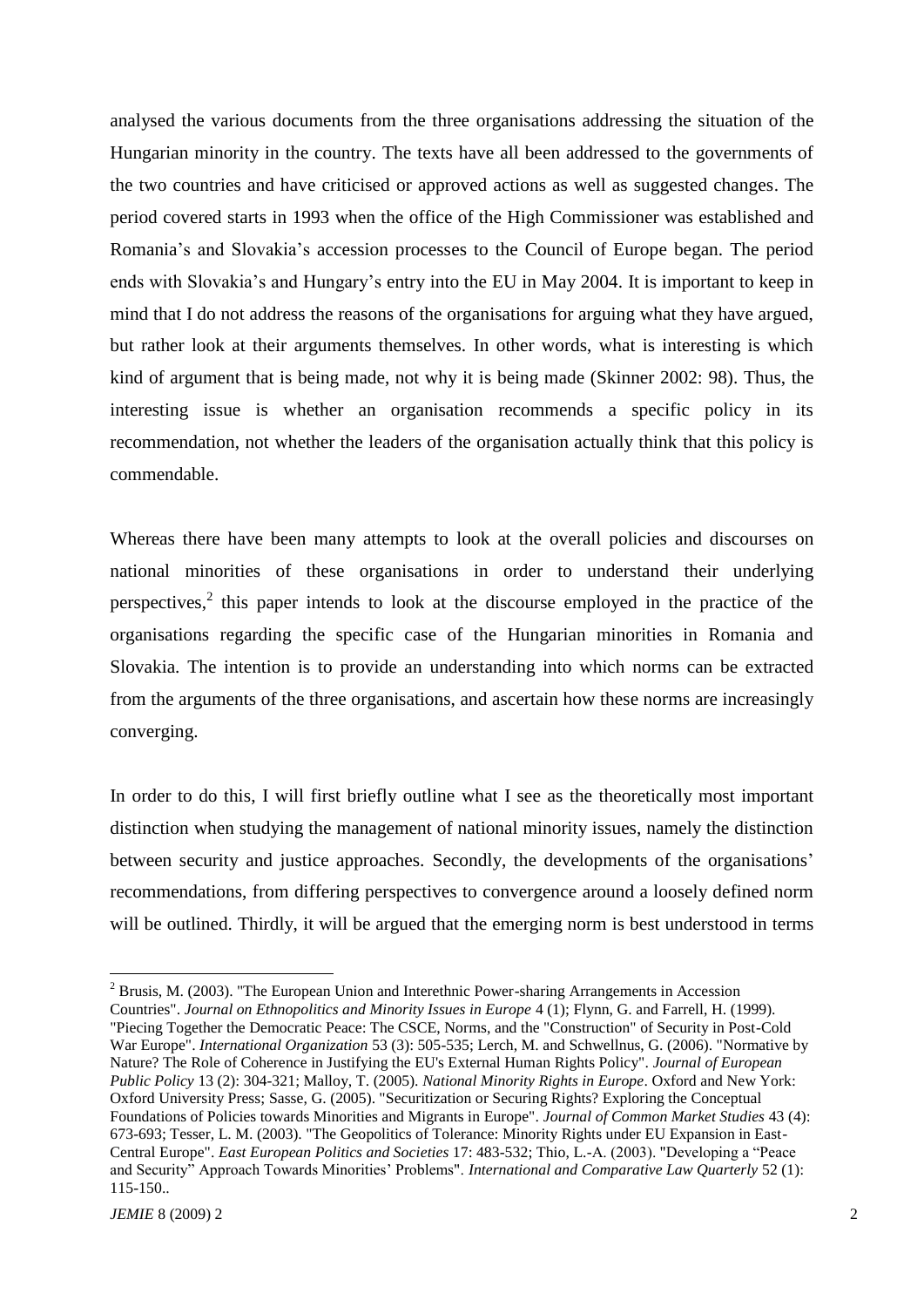of (diluted versions of) consociationalism and multiculturalism. Fourthly, I will argue that one best understands the similarities and convergence between the organisations in their recommendations by looking at the organisations" (common) framing of concepts such as national minorities, ethnic conflict and multiethnic democracy. Fifthly, the causes of the convergence around this norm will be discussed. Finally, the findings will be put into the context of other post-Communist minority questions and the developments after EU enlargement. Hence my argument is that this convergence between the policies recommended by the organisations is due to a shared understanding of these fundamental concepts, an understanding which emerged in the late Nineties.

#### **Justice vs. Security**

Although the conflicts in ex-Yugoslavia gave impetus to the international concern regarding nationalism, security and conflict-prevention were not the only issue on the agenda of these organisations, as this concern co-existed with a desire to create a just democratic system allowing for the equal participation of everybody. These concerns can be traced in the academic literature and the policies of the organisations, two fields which often have intersected. Following Gwendolyn Sasse, the academic literature on national minorities can be divided into three groups (Sasse 2005: 677-8). Firstly, political scientists concerned with the political and institutional handling of potential ethnic conflicts, including consociationalists such as Arend Lijphart (1990) as well as the critics of this approach (Horowitz 1990a; 1990b; Snyder 2000). Put briefly, consociationalism tries to prevent conflict by making the political elites of the different groups cooperate, so that no group can be excluded. Consociationalism as a political system has four characteristics:

- 1. All significant ethnic groups participate in the government of the state, what will here be referred to as power-sharing<sup>3</sup>. In parliamentary systems, this means that the government is always a "grand coalition" with representatives of the different groups; in presidential systems that the presidency or the higher positions (president, prime minister) are shared.
- 2. A high degree of autonomy for each group, so that decisions which are not of common inter-ethnic interest are left to the respective groups in the shape of territorial or cultural autonomy, depending on the territorial distribution of the group.

*JEMIE* 8 (2009) 2 3 <sup>3</sup> Power-sharing has often been used in the sense in which consociationalism is employed here.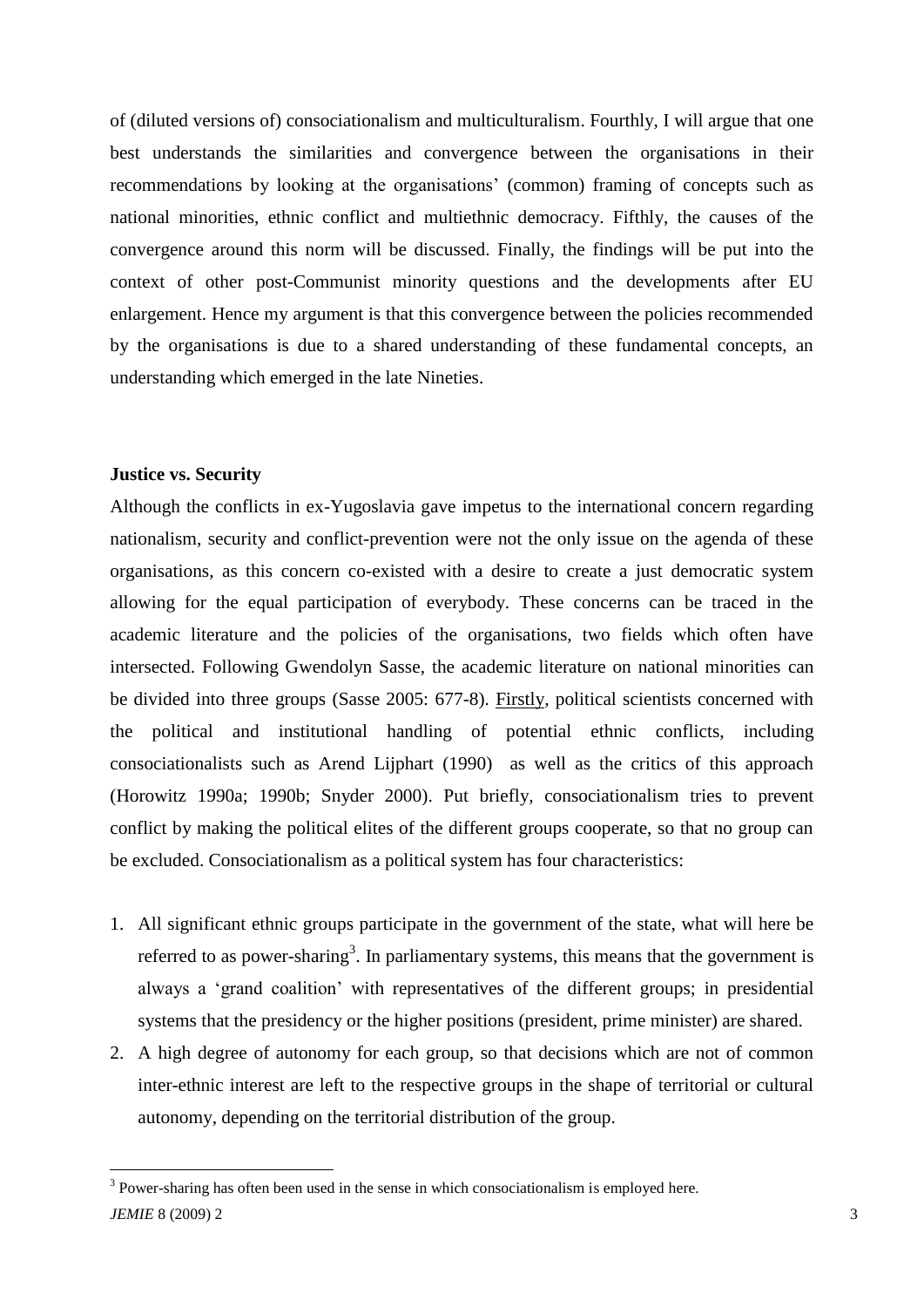- 3. Proportionality as the basic standard of political representation as well as of public appointments and funding.
- 4. The possibility for a minority to cast a veto in case its vital interests are threatened (Lijphart 1990: 494-5).

Of these characteristics, the first two are by far the most important. The critics of consociationalism have criticised consociationalism of reifying ethnic groups, and have often argued that establishing depoliticising ethnicity and creating cross-cutting cleavages is preferable (Horowitz 1990b: 471-4; 2002: 22-3; Snyder 2000: 275).

Secondly, political theorists and philosophers concerned with reconciling the existence of ethnic differences with a functioning democracy with respect for individual rights. This normative debate has primarily taken place between proponents of multiculturalism such as Will Kymlicka (2000; 2001) and those critics arguing that it is damaging to the individualistic and egalitarian foundations of liberal democracy (see for instance Barry 2001). The debate has in the context of national minorities often centred on whether national minorities should be granted some kind of self-determination (usually in the shape of autonomy or participation in decision-making), or whether non-discrimination and the right to enjoy the minority culture would suffice (Kymlicka 2004a; Malloy 2005). Thus, multiculturalists have argued for political systems with consociational elements, particularly territorial autonomy, but from a normative rather than security-oriented perspective (Kymlicka 2007). This has been discussed in academic circles as well as during the drafting of international instruments on national minorities and in countries with significant national minorities.

Thirdly, legal scholars concerned with the unclear relationship between the different legal texts on the subject, as well as the legal relationship between universal human rights and group-specific national minority rights. However, I will here focus on the two former aspects which I have defined as justice and security concerns, as the legal concerns are less relevant to the analysis of the policies of the organisations. The degree of contention over national minority policies among academics as well as practitioners demonstrates that there is not a specific standard upon which the organisations could have based their recommendations to the post-Communist states.

*JEMIE* 8 (2009) 2 4 The distinction between security and justice perspectives is obviously a simplification, as theorists or actors operating with a security approach will rarely suggest solutions they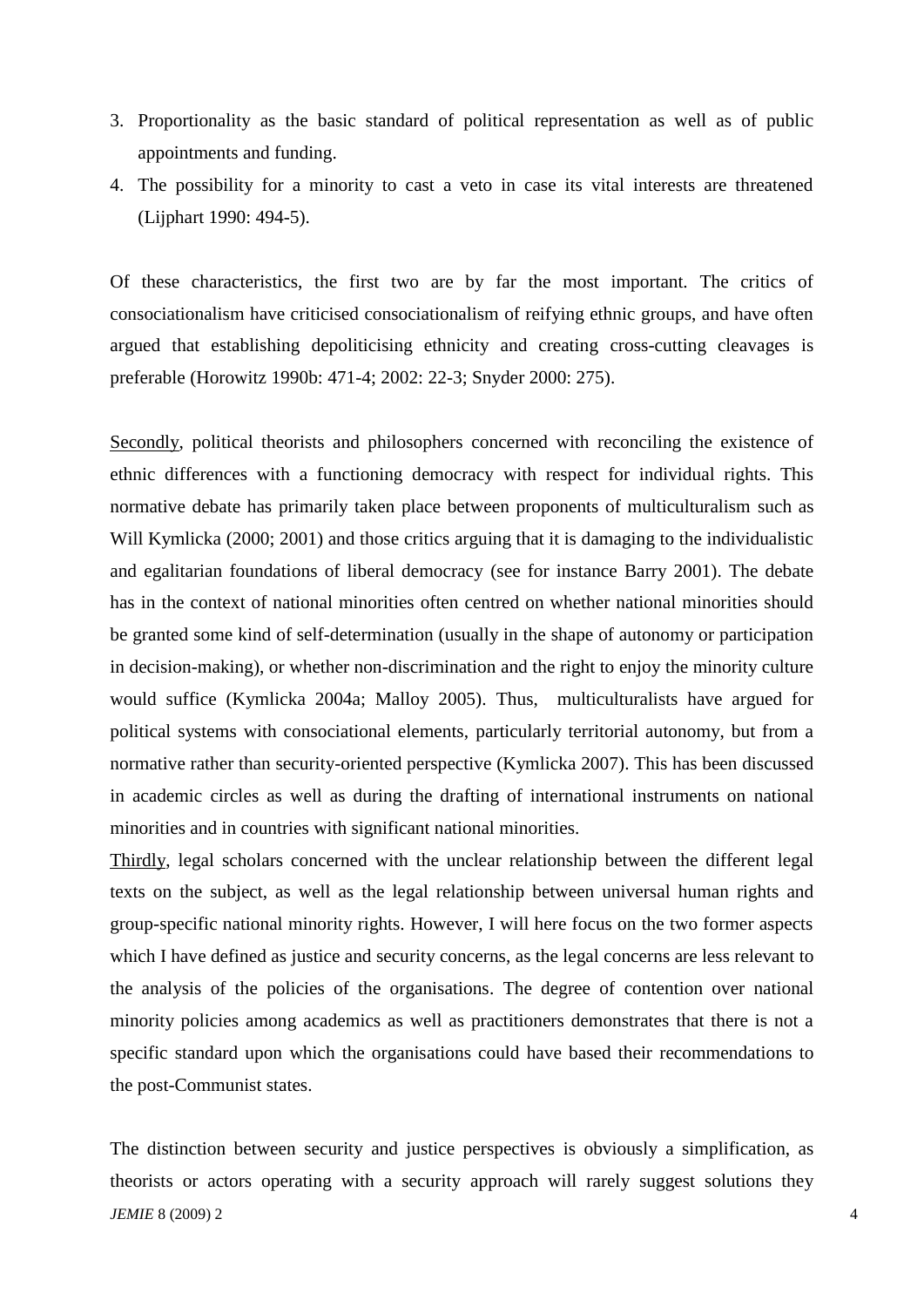consider unjust, and theorists or actors concerned with political justice will practically never suggest solutions they admit will lead to an increased risk of violent conflict. Nevertheless, I will argue that this distinction is important, as it has been used in most of the theoretical literature as well as in much of the literature on the three organisations. Here, a common notion is that the EU and the HCNM have operated with the aim of preventing conflict, whereas the CoE has operated from a normative point of view (Flynn and Farrell 1999; Thio 2003). However, one of the arguments of this paper is that in reality this is less straightforward, when the concrete practice is analysed. It is important to keep in mind that using security-oriented arguments does not necessarily mean arguing against policies beneficial to the minorities, the same way that justice arguments not necessarily have to be pro policies. Rather there has been a large "pool" of different security and justice-oriented theories from which the organisations have been able to pick different arguments. I should mention that there is a rather different view on this, namely that security and justice concerns essentially point in different, often opposite directions (Kymlicka 2004b: 144-6; 2007). This view will be addressed in more detail below.

#### **The Early Nineties: Divergent Positions**

The HCNM and the CoE started to address the issue of the Hungarian minorities in Romania and Slovakia in 1993 (the EU only entered the picture with the beginning of the Accession process in 1997). On paper, the two organisations started out from very different perspectives. The CoE had operated for most of the Cold War period with a very "republican" conception of citizenship and rights, rejecting the notion that minorities had a need for special rights and treatment, arguing instead for equal and "ethno-blind" treatment of all citizens of a state (Manas 1995). More fundamentally, it was primarily a justice-oriented organisation that was set up to promote democracy and the rule of law.

*JEMIE* 8 (2009) 2 5 However, when national minorities (re-)entered the European agenda, the CoE quickly became an actor within the debate over the rights of national minorities (Thio 2003: 116-7). Nevertheless, the attempt to attach a protocol on minority rights to the European Convention for Human Rights failed. Yet, the CoE Parliamentary continued to see the treatment of national minorities as an important aspect of a state"s conformity with the values of the CoE (Council of Europe 1993a; 1993b). Therefore, the Parliamentary Assembly addressed the situation of the Hungarian minorities in Romania and Slovakia when it processed the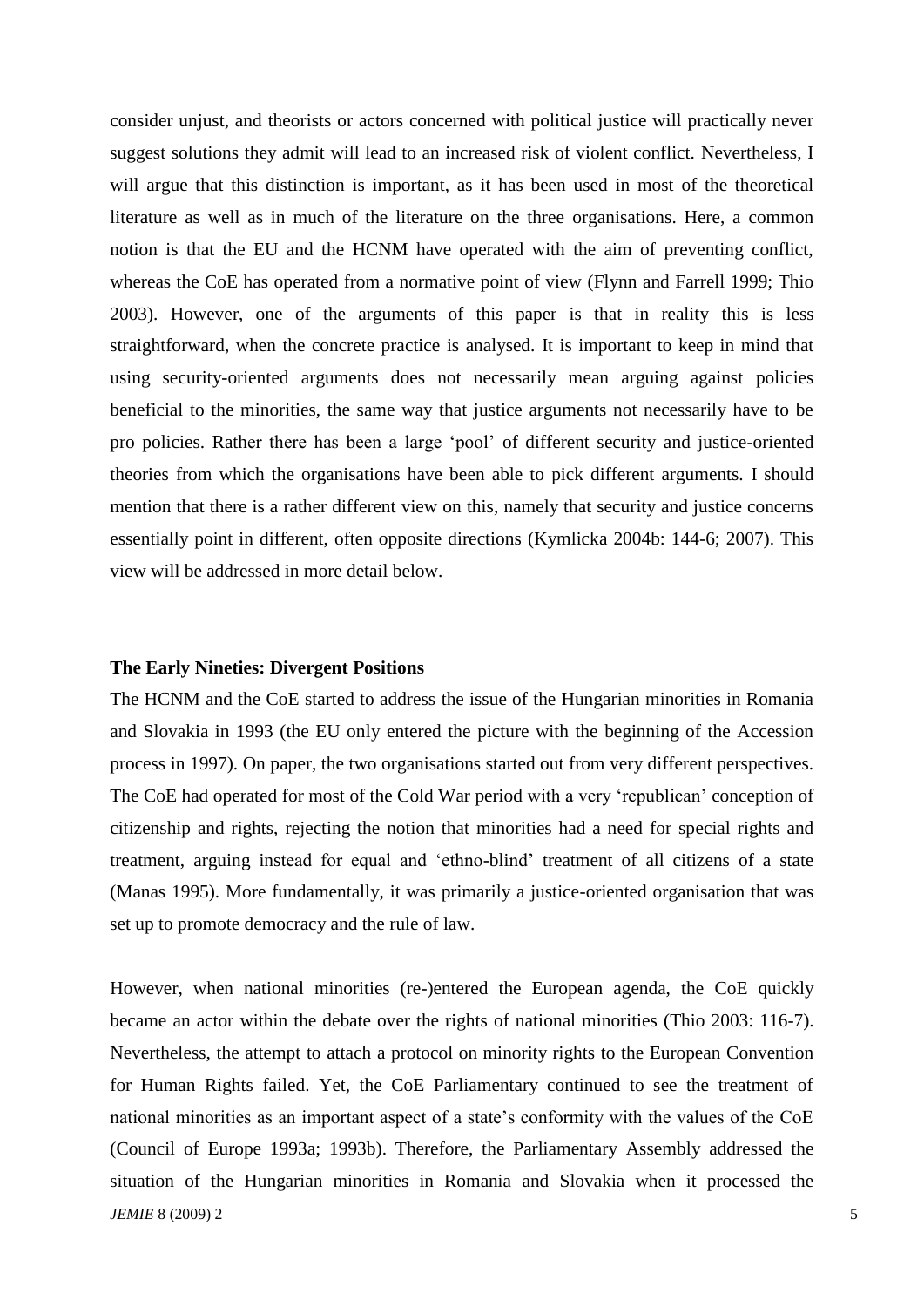accession of the two states to the organisation. This meant that the two states were the subjects of monitoring reports both before their accession in 1993, and again about four years later when their compliance with CoE norms was assessed. Later, following the introduction of the Framework Convention on the Protection of National Minorities (FCNM), the Advisory Committee on the FCNM would be the CoE institution monitoring the treatment of the Hungarian minorities in Romania and Slovakia.

The HCNM, on the other hand, was set up by the OSCE member states in 1992 in order to prevent ethnic conflict involving national minorities and was explicitly named High Commissioner *on*, not *for*, National Minorities, i.e. his task was to resolve and handle national minority issues, not to protect national minorities (Kemp 2001). Accordingly, his mandate was clearly oriented towards security rather than justice, and the creation of this position can be seen as a reframing of national minorities from a human rights issue (and hence a justice issue) to a security issue (Flynn and Farrell 1999: 526-8). However, the OSCE, including the HCNM, operated with a far-reaching conception of security, including human rights and democracy among the subjects which should be protected. This conception, I will argue, is also evident in the recommendations of the HCNM.

Turning to the reactions to the treatment of the Hungarian minorities by the Romanian and Slovak states, significant differences existed between the two organisations from the beginning in 1993 up until the late Nineties. Whereas the CoE"s approach was more justiceoriented than the HCNM"s, it also (unlike the HCNM) addressed more immediate security concerns such as the 1990 violence in Târgu Mures in Transylvania and the following imprisonments of Romanian Hungarian individuals<sup>4</sup> (Council of Europe 1993c).

The HCNM, on the other hand, adopted an approach focused more on long-term conflict prevention. This included removing causes of contention, especially by "de-securititising" and "de-politicising" ethnicity and by encouraging dialogue. Nonetheless, I will argue that implicit in the HCNM"s conceptualisation of conflict prevention have been several notions of a more justice-oriented kind. This includes first and foremost the notion that the minorities, or rather

<sup>&</sup>lt;sup>4</sup> The clashes between Romanian citizens of Hungarian and Romanian ethnicity and between the former and Romanian security forces took place in the Transylvanian town of Târgu Mures in March 1990 and resulted in the death of between three and ten people. The course of events and the subsequent prison sentences given to ethnic Hungarians who were held responsible have been much contested, and therefore it will take too long to go into details here.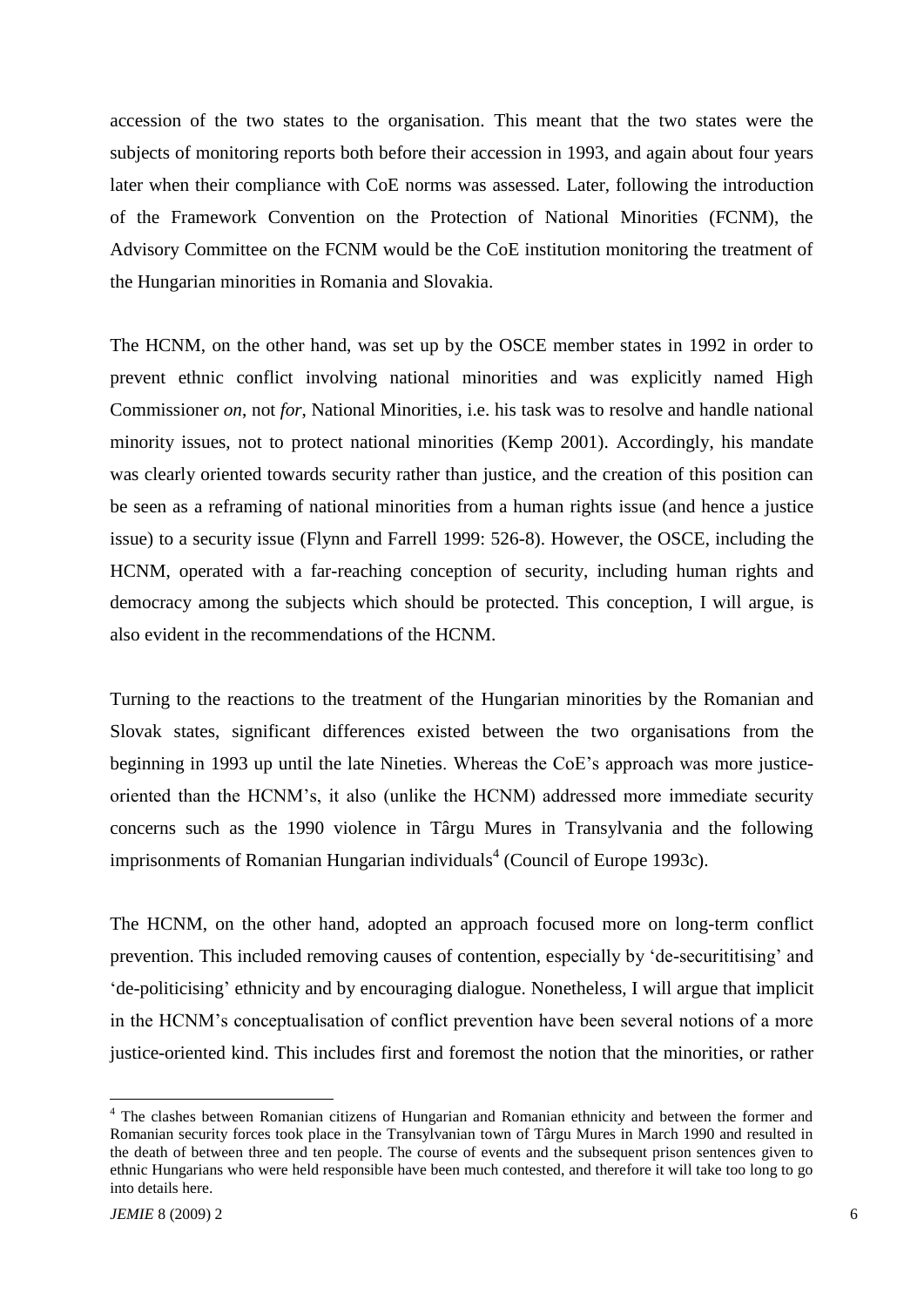their representatives, should have a say in decisions affecting them. This notion can be made from a security perspective (it is the best way to prevent separatism and minority alienation from the political system) and a justice perspective (the minority, as a group different from the majority, deserves special authority over issues that affect it as a minority).

On a related note, the HCMN also advocated granting the members of the Hungarian minorities the possibilities for reproducing their culture(s), especially via Hungarian language education. This can be seen in his argument that the Romanian and Slovak governments had the duty to ensure education in Hungarian by ensuring that an adequate number of Hungarianlanguage teachers were educated and that there was enough teaching material, and that teaching material also reflected the perspective of national minorities (van der Stoel 1995b; 1995a; 1996). It can also be seen in his argument that the Meciar government should support as well cultural events as periodicals of the Slovak Hungarian minority (van der Stoel 1995b). This is interesting, as the HCNM did not argue for them with reference to security, but rather with reference to justice and the governments' commitments to international standards, although it is easy to imagine how he could have used security arguments. For instance he could have argued that educating Hungarian-language teachers in Slovakia prevented both resentment of the Hungarian minorities and the "import" of teachers from Hungary who might have been more nationalistic and less attuned to the Slovak context.

*JEMIE* 8 (2009) 2 7 Interestingly, this indicates how intertwined security and justice objectives can be and have been in the case of the HCNM; in his letters to the governments of the two states as well as in his public statements, he emphasised that the best way to prevent ethnic conflict was to create a just society for everybody. His vision of a just society is one in which the national minority culture could be expressed, in which any disadvantages stemming from being a minority member have been removed, and in which the minorities have a say in all decisions affecting minority life and culture. The latter did not necessarily amount to a place in government (which was not recommended until the late Nineties when Hungarian minority parties actually gained this place), but rather meant an important role for the councils of national minorities existing in both countries (van der Stoel 1993; 1995b). The former two goals (expression of culture and removal of disadvantages) would be achieved by an extensive set of minority rights, although it is of course contested what exactly constitutes an ethnically-based disadvantage. If we return to the normative debate concerning minority rights discussed above these two latter goals were relatively uncontroversial, whereas the former amounted to a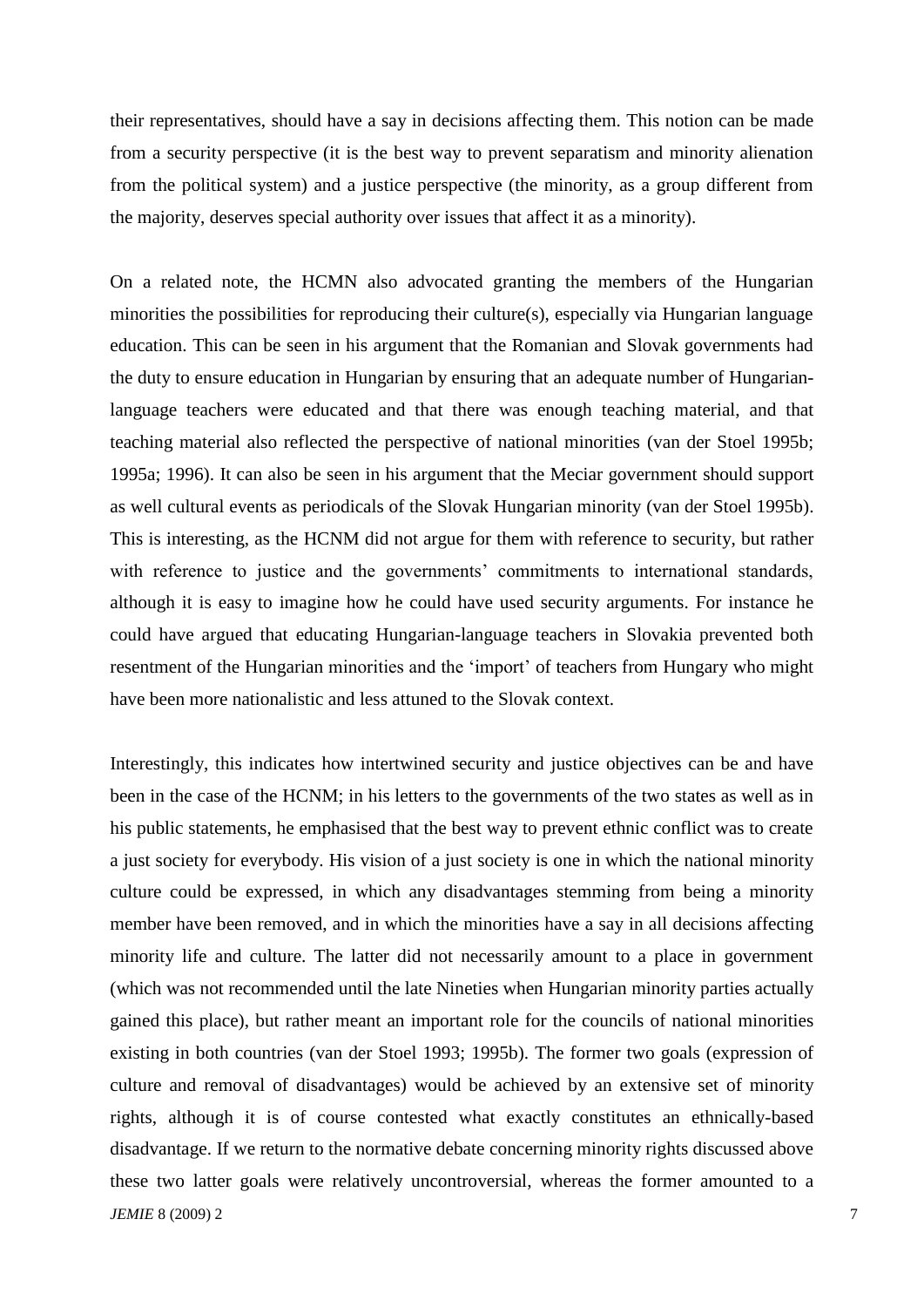recommendation of a (very limited) kind of self-government<sup>5</sup>, an issue that I will return to below.

One reason for the differences between the CoE and the HCNM was that in the early- and mid- Nineties no established standard set of norms for minority rights existed. In the OSCE context the Copenhagen Document (OSCE 1990) existed, and the CoE made, as mentioned above, a failed attempt to establish a minority rights protocol to the European Convention on Human Rights. Yet the Copenhagen Declaration was rather vaguely worded, and the CoE member states' failure to agree on the minority rights protocol to the European Convention on Human Rights meant that only the CoE Parliamentary Assembly would promote this goal (as Recommendation 1201). Hence, the HCNM and the CoE Parliamentary Assembly would draw on the national minority protection documents from their respective organisations, with the HCNM using primarily the OSCE Copenhagen Declaration to support his arguments, and the CoE Parliamentary Assembly primarily Recommendation 1201.

#### **Post-1995: A Growing Convergence**

With the introduction of the 1995 CoE Framework Convention on the Protection of National Minorities, which most European states (including Romania and Slovakia) ratified in the following years, a new standard emerged. Not only was the states" compliance with the standards established in the Framework Convention monitored by the CoE (thus granting it significant power over the states), but it was also recognised and used by both the HCNM and the EU as the definitive international standard on minority protection and rights. The fact that the Convention was a Framework Convention and somewhat loosely worded gave the CoE"s Advisory Committee on the FCNM great discretion to interpret its standards and whether states lived up to them.

<sup>&</sup>lt;sup>5</sup> Following Rainer Bauböck, the term self-government, rather than internal self-determination, will be used to describe political institutions which allow the members of a minority to collectively shape the future of the minority, i.e. autonomy. See Bauböck, R. (2006). "Autonomy, Power-Sharing and Common Citizenship - Principles for Accommodating National Minorities in Europe". In: *European Integration and the Nationalities Question*, Keating, M. and McGarry, J. (eds.). London: Routledge.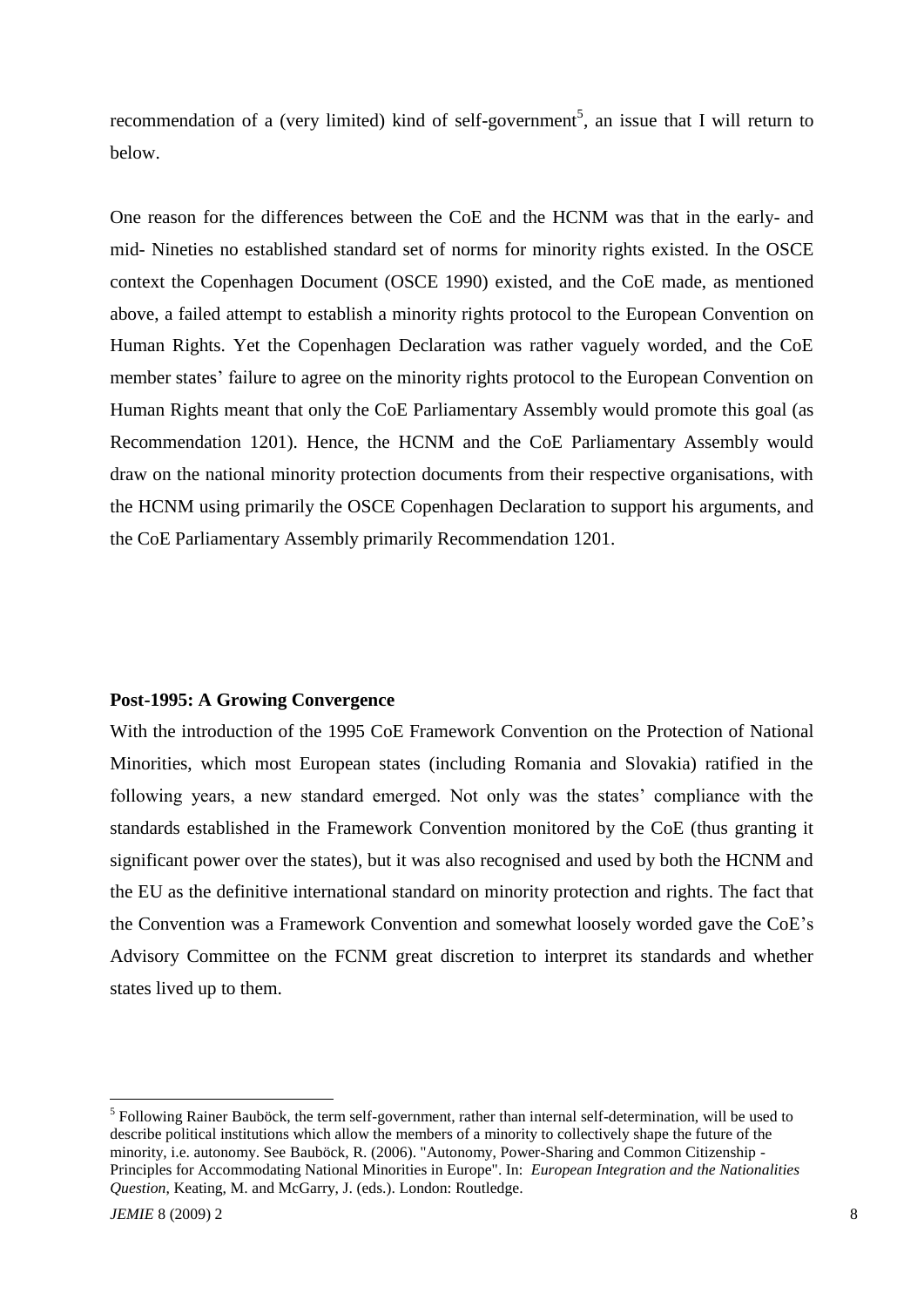When the CoE issued its first reports on the two states' implementation of the Framework Convention in 2000 and 2001, the HCNM"s and the EU"s reliance on the document had already led to an increased convergence between the organisations, especially concerning the definition of contested rights. Already in connection with the Stability Pact (also known as the Balladur Plan) in 1994 and 1995, the EU had started to deal with national minority issues. This Pact had brought states with national minorities and kin-states together in order to create bilateral treaties regulating controversial issues, particularly national minorities, and to establish a mutual recognition of borders.

Nonetheless, it was not until the accession process took off in 1997 that the EU started to address the treatment of the Hungarian minorities in Romania and Slovakia directly. In 1997, when the EU published its first cycle of Reports on the applicant countries' progress towards accession, it had clearly adopted a security perspective on the Hungarian minorities. And this security perspective was both more focused on the short-term and based on a traditional notion of security as an inter-state affair than the HCNM"s long-term, "broader" and more normatively influenced perspective. This can be seen in the EU's emphasis on the international aspect of the Hungarian minority issues, and its promotion of the bilateral treaties between Hungary, on the one hand, and Romania and Slovakia, on the other, as the framework for solving the issues (EU Commission 1997a; 1997b). Yet, in the course of the following years, it increasingly adopted positions similar to those of the CoE and the HCNM.

The Hungarian parties" participation in the government of Romania (1996) and Slovakia (1998) was highly welcomed by all three organisations, and meant that the participation of minority parties in government became part of the norm promoted by the three organisations (Brusis 2003). As a consequence there was a strong pressure on all political parties to continue having the Hungarian party involved in governing, even if the government changed and did not necessarily have to rely on the Hungarian party"s votes, as it was the case after the Romanian elections in 2000<sup>6</sup>. It can also be seen in the pressure to stay put on the Party of the Hungarian Coalition (SMK) in Slovakia, when in the summer of 2001 it was ready to leave the coalition government due to disagreements particularly concerning amendments to the

<sup>&</sup>lt;sup>6</sup> After the 2000 elections in Romania, the winning PDSR party made an agreement with the UDMR (the party representing the Hungarian minority, which was renewed each year. According to this agreement the UDMR would vote for the government on all important issues in return for government support for legislation proposed by the UDMR. The PDSR could also have chosen to cooperate with the nationalist Greater Romania Party, a previous coalition partner, but chose to work with the UDMR.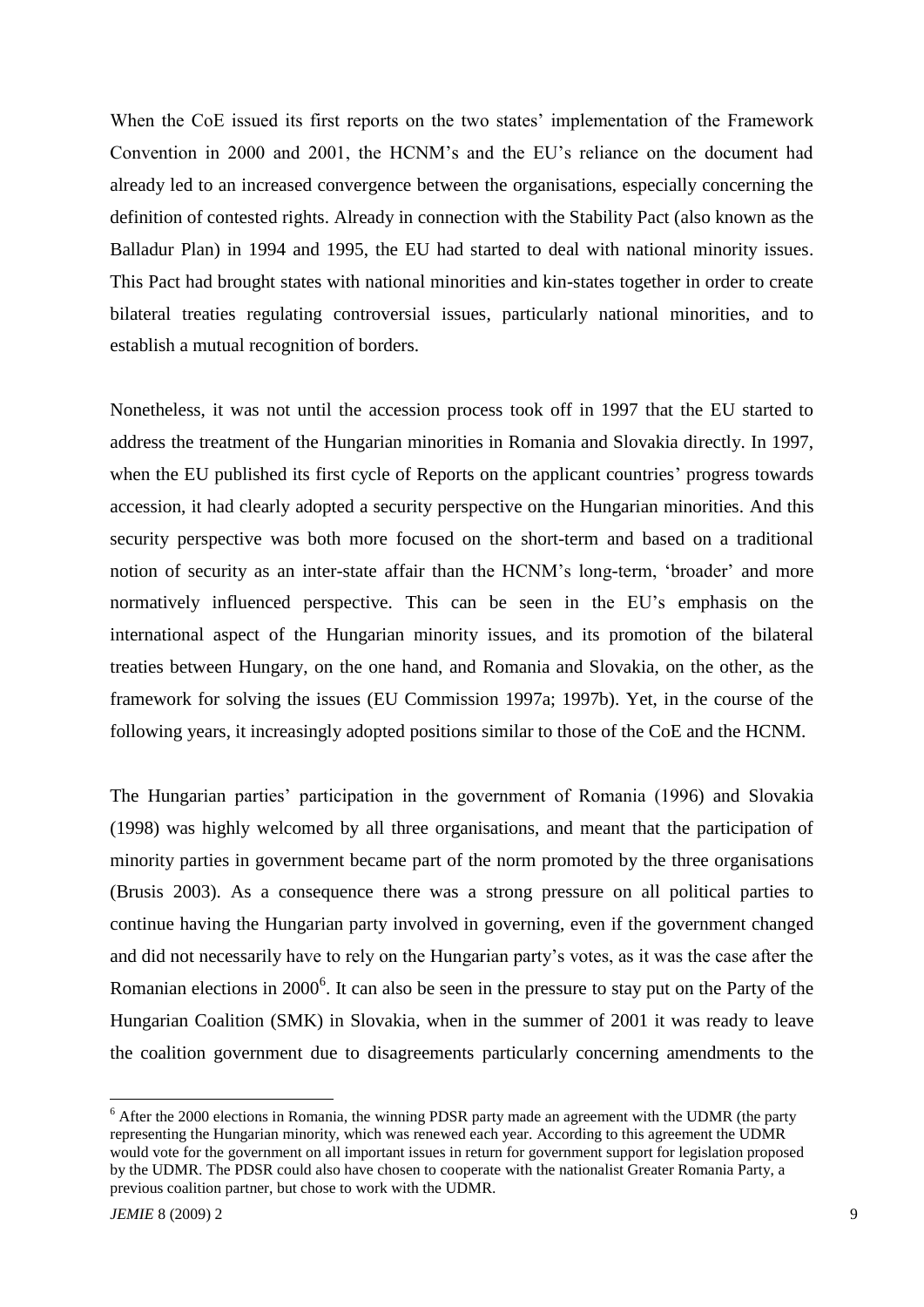Slovak constitution (Brusis 2003: 12; Henderson 2002: 54). Together with the notion that the Hungarian minorities should have a say in decisions affecting it, this insistence on inter-ethnic power-sharing amounts to an avocation of what I will refer to as "consociationalism light", a notion that I will turn to next.

#### **Consociationalism 'Light'**

Using the above-mentioned distinction, consociationalism as a theory is primarily a securityoriented approach as it aims at conflict-prevention in ethnically divided societies, in other words, a security-oriented approach. However, I will argue that there are also strong justiceelements, as the objective is not only preventing conflict, but also creating a functioning democracy with equal participation of all ethnic groups. This reveals similarities between consociationalist theory and different theories advocating multiculturalism and multicultural democracy, including Will Kymlicka"s (2007) and his adherents" concept of liberal multiculturalism (see also Simonsen 2005: for a discussion of similarities and differences between the two theories). As will be discussed below, these similarities are particularly due to common view of the relationship between ethnicity and politics. Furthermore, both approaches argue that each ethnic group should have some kind of self-government, be it for security or normative reasons, and adherents of multiculturalism have argued for consociationalism as a desirable way of achieving this (Malloy 2005). Yet, multiculturalists have generally, unlike the consociationalists, stressed territorial autonomy over powersharing.

I will argue that these two theoretical approaches have significant affinity with many of the arguments put forward by the three organisations, especially the CoE and the HCNM. Here I particularly think of the notion that each ethnic or national group should have the right to reproduce its own culture (in terms of education, media and cultural events) and have control over this process (through government participation and minority councils). The organisations formulated the claim more diplomatically, and the HCNM also emphasised the importance of integration in society; but nevertheless I will argue that the underlying normative ideals share many notions with multiculturalism and consociationalism<sup>7</sup>. A good example of this is the

 $7$  Obviously there have been various differences between the organisations, such as the EU's emphasis on bilateral treaties and the HCNM"s emphasis on integration and self-definition of identity; but I will argue that these have been of less significance than the overall trend of increasing convergence.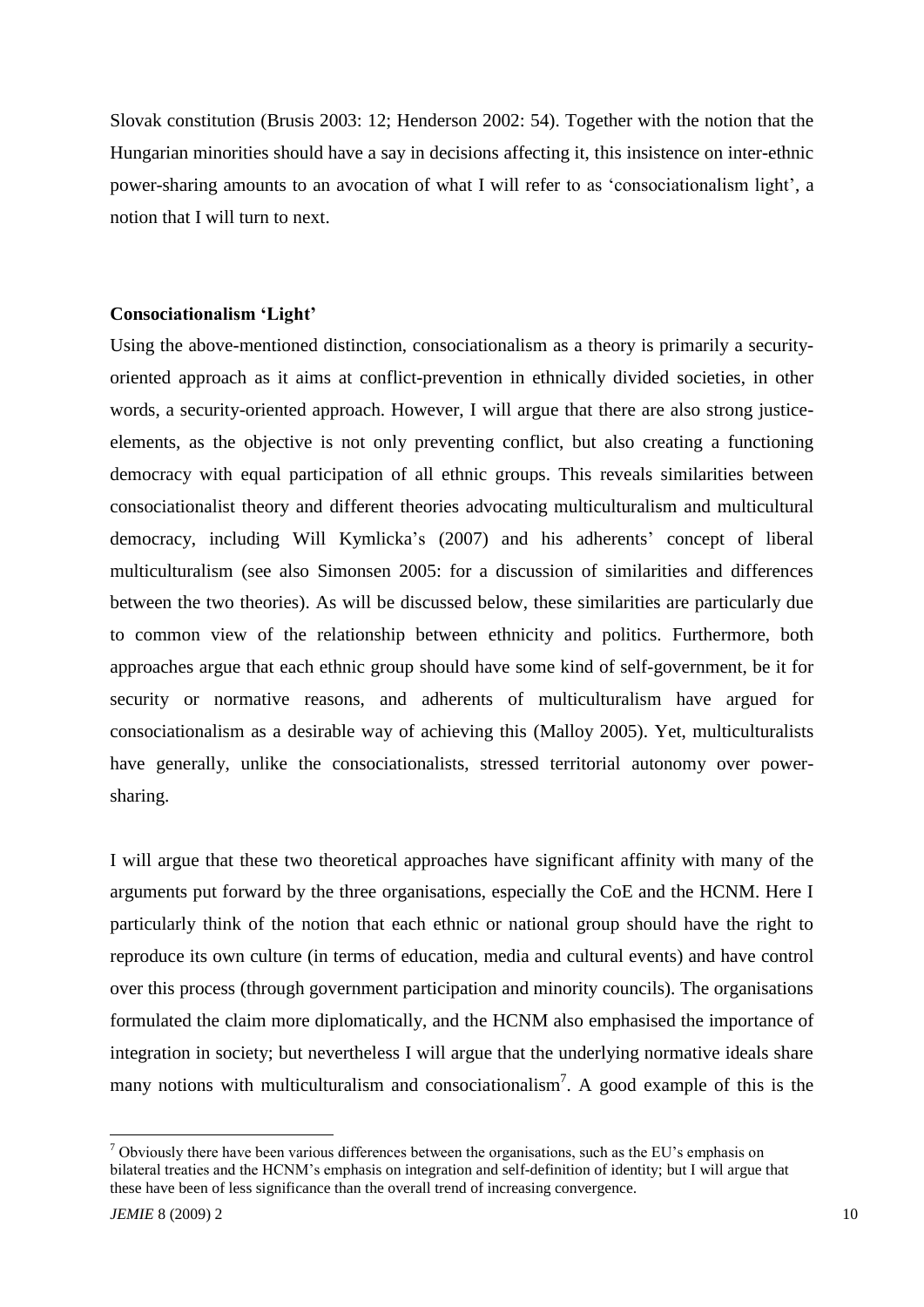system of multiculturalism suggested by the HCNM for the Romanian-Hungarian-German Babes-Bolyai University in the Transylvanian city of Cluj (van der Stoel 2000). Here he advocated a system of governance for the University, in which each ethnic group would have its own self-governing line of study, and in which the government of the joint ethnic institutions would be shared by an equal number of representatives from each group. Hence, the system proposed looks very much like a kind of "consociationalism on university level", although he chose to brand it "multiculturalism".

Nevertheless, a fully consociational or multicultural system has never been advocated on the state level, and hence I find that it makes more sense to see the underlying ideals as consociationalism "light". This is especially, so since the organisations have deliberately chosen not to endorse the many calls for autonomy from the Hungarian parties in the two countries, but rather discouraged them. Therefore, the norm advocated by the organisations is better described as consociationalism 'light' than multiculturalism 'light', as the former stresses power-sharing over territorial autonomy (as did the organisations), whereas the latter stresses territorial autonomy over power-sharing. Additionally, granting Hungarian the status of official language was not recommended, although this would have been in line with multiculturalism, and a lot less controversial than territorial autonomy. It is important to note, that power-sharing was never defined as something which should be institutionalised as a right, but merely as something which was commendable.

*JEMIE* 8 (2009) 2 11 Therefore, consociationalism light as a norm seems to consist of two elements: a universal set of rights entrenched in the FCNM, and a more contextual endorsement of power-sharing. The latter element not only reveals that the organisations (particularly the EU) preferred powersharing as a solution in the given context of Romania and Slovakia, but also gives us an idea about the more general understandings of normative and factual issues held by the organisations. The relevance of these ideals in other contexts will be explored further below. Here it suffices to say that when the change in context (the inclusion of Hungarian minority parties in government) allowed the organisations to support power-sharing, they took advantage of the opportunity. And this reveals a lot about the norms held by the organisations. Regarding these norms, the distinction between justice and security has mattered less than one would have thought based on the theoretical literature. This is partly because it often has been hard to tell whether an organisation has been arguing from a justice or security perspective, and partly because no matter whether it argued from one or the other perspective, the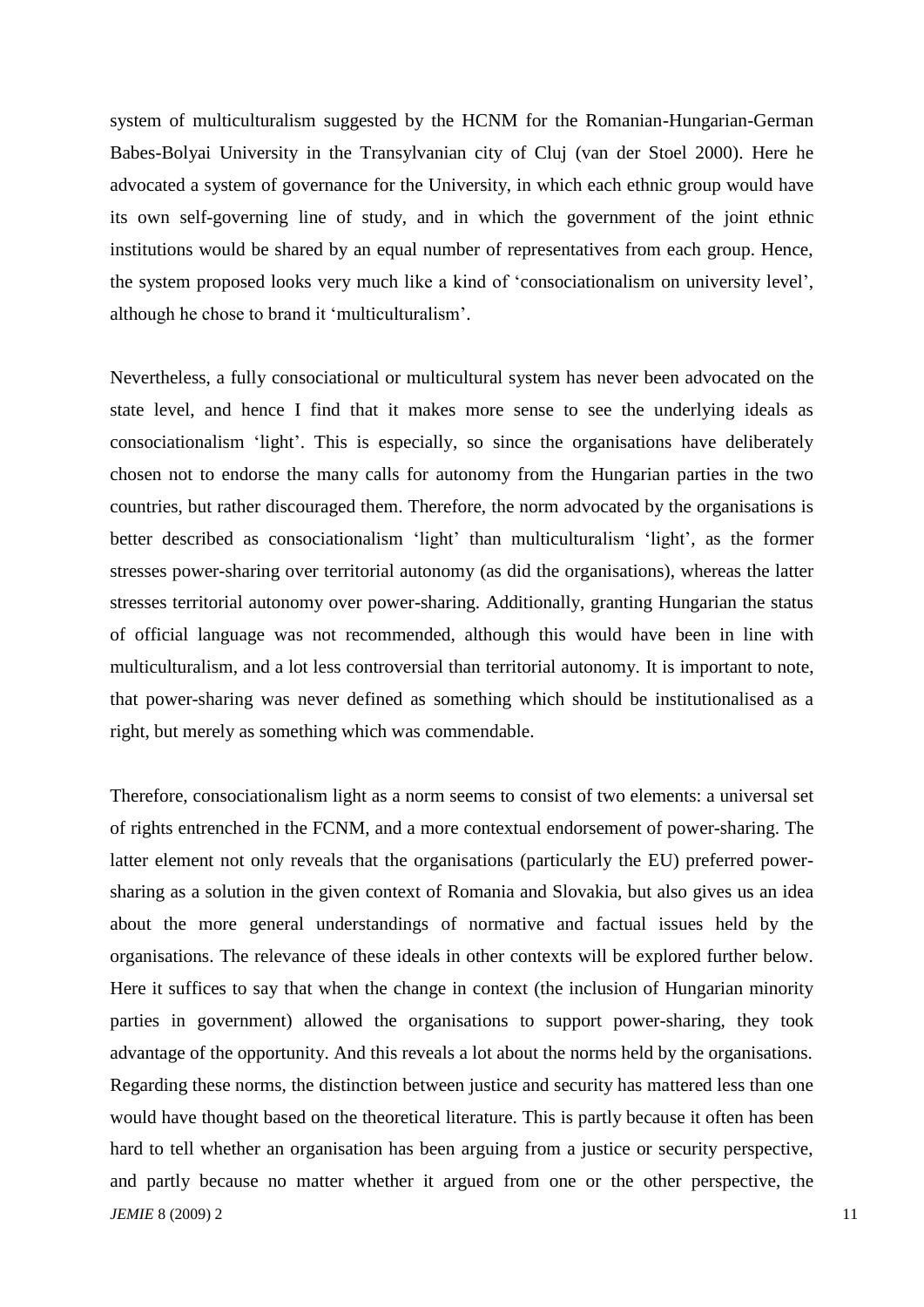recommendations have been more or less similar from the late Nineties and onwards. The irrelevance of the distinction between justice and security to some degree undermines the criticism of the organisations for prioritising security over justice, as Will Kymlicka has done (Kymlicka 2004b: 144-6; 2007). Rather, security and justice were tightly knitted together for the three organisations, as also the OSCE"s concept of comprehensive security indicates (Buchsbaum 2002). This does not mean that Kymlicka is wrong in his substantive criticism of the policies of the organisations, rather that the shortcomings of these policies are not due to a prioritising of security concerns over justice in the organisations.

Rather, the two merged in the vision promoted by the organisations. That is, a system in which the representatives of the Hungarian minorities are guaranteed participation in government and a say in decisions affecting them as minorities; especially the decisions concerning the Hungarian culture. My argument is that this is due to the premises (understood as the interpretation of contested concepts such as national minority and political participation) which the organisations share with these multicultural theories as well as with consociationalism. These premises are the subject I will turn to next.

#### **The Foundations of an Ideal**

I will argue that the reason why the discourses of the organisations look so similar, irrespectively of whether they operate from a security-perspective or a justice-perspective, is that it is their fundamental understanding of the Hungarian minorities and their role in society which shapes the discourses. And these remain more or less unchanged irrespective of whether security or a just society is the objective. Starting from the most basic conception, the Hungarian minorities are conceptualised as unitary, monolithic entities<sup>8</sup>, defined by their ethnicity, and with all internal divisions (class, gender, religion, political orientation) not taken into account. This is even more pronounced when it comes to the framing of the participation of ethnic Hungarians in the political life of the two countries, which has almost solely been framed in terms of being one entity with a specific set of representatives. This is

<sup>&</sup>lt;sup>8</sup> The HCNM has more often than the other organisations framed the Hungarian minorities as something to which individuals belong rather than unitary entities in themselves. Nonetheless, when it comes to political participation, he has almost solely framed it as a unitary entity.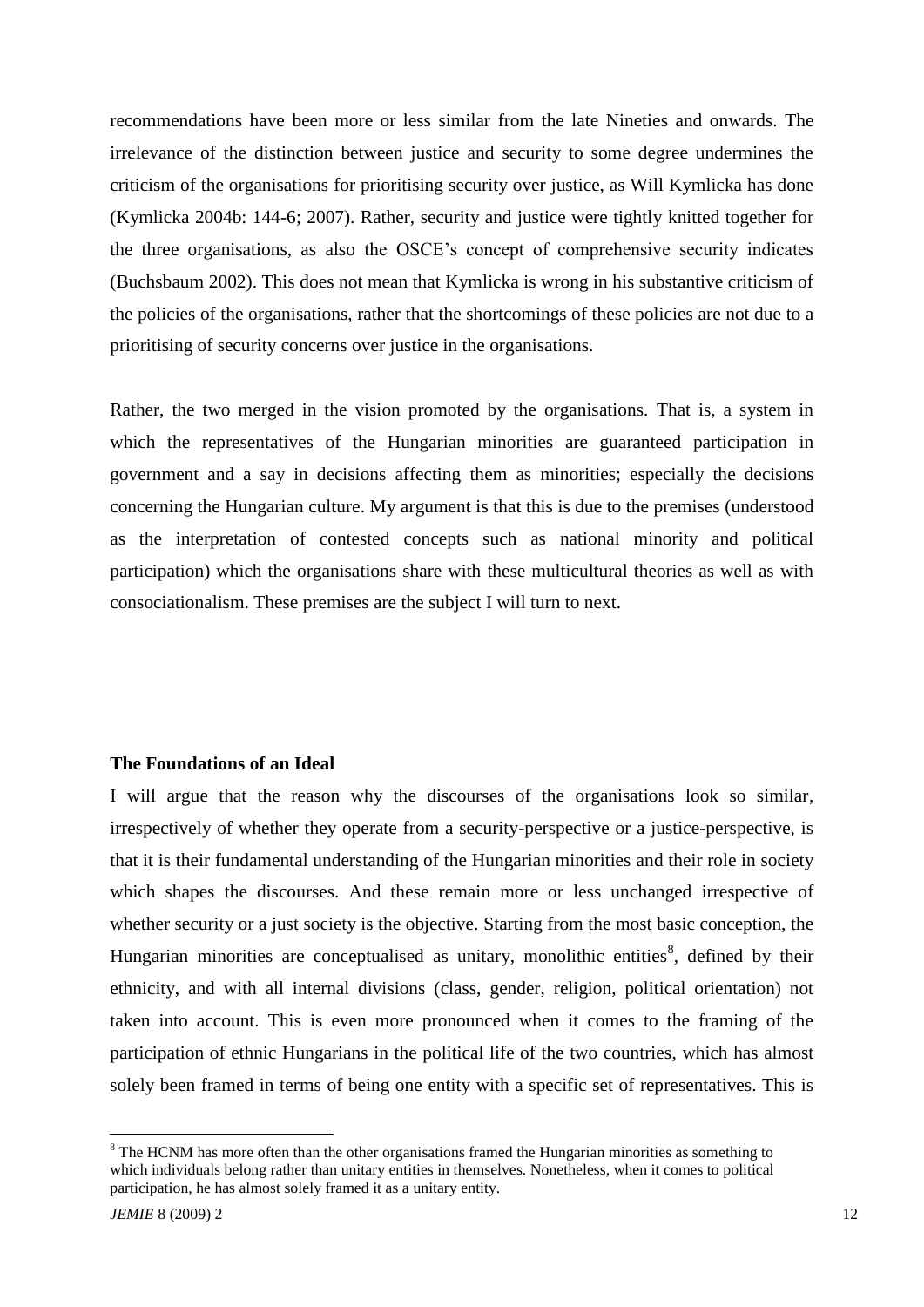done by referring to the Hungarian parties as "the representatives of the Hungarian minority" or "the party of the Hungarian minority" as all three institutions have often done. This framing excludes not only the possibility of depoliticising the Hungarian minority, but also seeing the ethnic Hungarians as part of a wider civic community encompassing all Romanian or Slovak citizens.

This frame also does not allow for politicising, or merely taking into account the differences existing within the Hungarian minorities in Romania and Slovakia, or seeing an individual"s identity as ethnic Hungarian as being one identity among many, such as class or religious identity. In Romania different, various Hungarian identities exist, first and foremost the Szekely, the Csango, whose relation with Hungarian minority is much disputed $\degree$ , and finally those Hungarians in Romania, who see themselves as Hungarians without having any other significant ethnic (sub-) identities. Furthermore, there is also the political division within the Democratic Alliance of Hungarians in Romania between the more compromise-seeking and the more hardline wings of the party, especially over the issue of autonomy which in 2004 led the hardliners to form their own party. In Slovakia, important sub-group identities do not exist, but there are and have been political cleavages within the minority, which resulted in three Hungarian parties with different political positions until a new election law in 1997 made them merge.

The argument is not that the political participation of Hungarian minorities necessarily should have been framed in a different way, but to demonstrate that this framing can tell us about how political participation of ethnic minorities was perceived in the three organisations. And that this perception is similar to how consociationalism sees it: political participation happens via the interaction of ethnic elites, and there is, at least in the case of minorities, one specific ethnic point of view and one specific set of interests.

Thus, the ideal envisioned by the three organisations (or rather envisioned by the HCMN and the CoE and adopted by the EU) seems to be a society in which the various ethnic groups participate in the social and political life as homogenous and equal. The political participation of individuals is seen as primarily taking place via their ethnicity. Yet there are limits to have

 $9$  Interestingly, the CoE and the EU, which are the only organisations addressing the issue of the Csango, have framed it as a minority distinct from the Hungarian minority. Nevertheless the result is the same: the Hungarian minority is framed as being clearly delimited.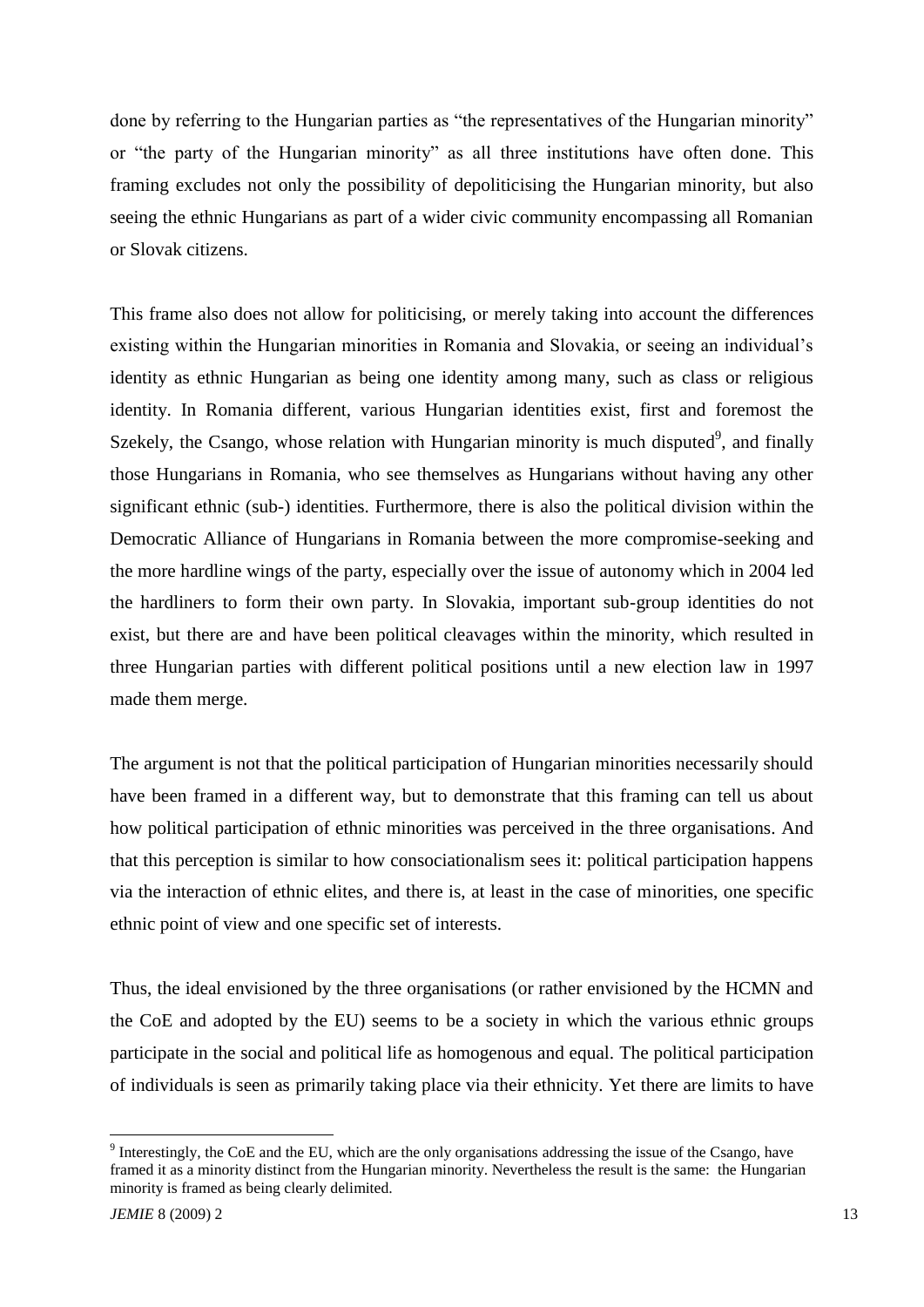fixed this participation should be, as the HCNM and the EU in 1998 strongly opposed the proposed Slovak Law on Local Elections which would have fixed political participation on the local level completely along ethnic lines (EU Commission 1998; van der Stoel 1998). Furthermore, as mentioned above, neither territorial autonomy nor official language status were advocated by the three organisations.

## **Causes: the Framework Convention and the EU as a Catalyst**

One factor which played a crucial role in the convergence between the organisations was the emergence of the 1995 CoE Framework Convention on the Protection of National Minorities as a standard for national minority protection which most European states (including Romania and Slovakia) ratified in the following years. Not only was the states" compliance with the standards established in the Framework Convention monitored by the CoE (thus granting it significant power over the states), but it was also recognised and used by both the HCNM and the EU as the definitive international standard on minority protection and rights. The fact that the Convention was a Framework Convention and somewhat loosely worded gave the CoE"s Advisory Committee on the FCNM great discretion to interpret its standards and whether states lived up to them. In fact, it was the Advisory Committee"s reports on state compliance with the FCNM, issued 1999-2001, which were picked up by the EU and which granted the FCNM its importance (Council of Europe 2000; 2001).

When the CoE issued its first reports on the two states' implementation of the Framework Convention in 2000 and 2001, the HCNM"s and the EU"s reliance on the document had already led to an increased convergence between the organisations, especially concerning the definition of contested rights. As Antje Wiener (2004) has argued, international norms are defined in the practice of international actors rather than being constant and clear, and the interpretation of the FCNM by the Advisory Committee is a case of the interpretation of vaguely defined norms in practice. Yet, the FCNM stops short of advocating power-sharing. Hence, although I will argue that the establishment of the FCNM created a basis for cooperation between the organisations and explains the more basic parts of the shared norms, it cannot explain the emphasis on power-sharing.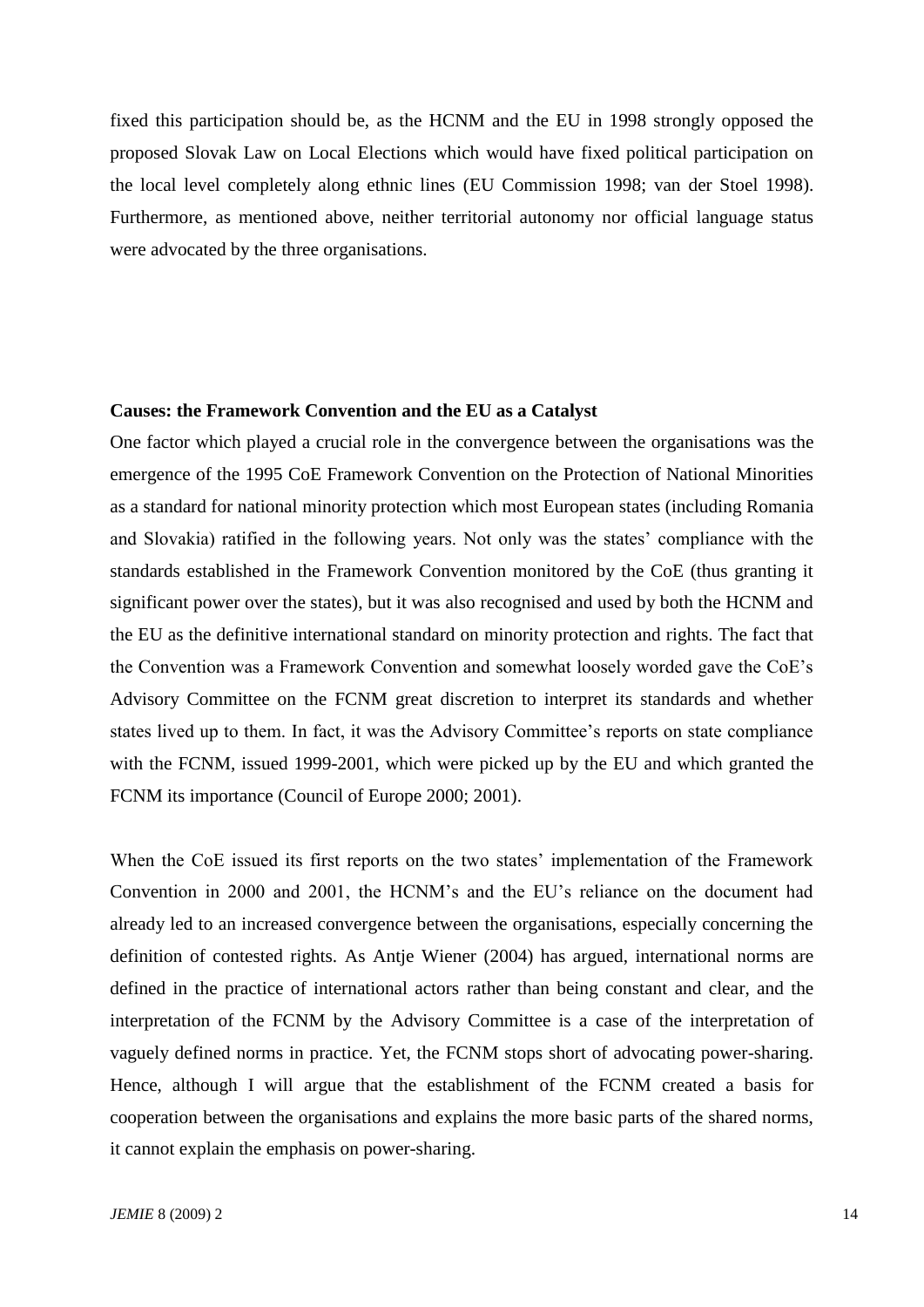The convergence between the organisations was also due to other factors than the emergence of the FCNM. First and foremost the growing cooperation between the organisations, which had started to hold increasingly frequent meetings from the late Nineties and on, especially in the context of EU enlargement. In the beginning of the accession process, the EU had little experience with national minority policies and therefore asked the HCNM and the CoE to provide input for the assessments of the states" policies (Interview with former employee in the Romania Desk of DG Enlargement 2005). Thus, over time, meetings twice a year with the HCNM and CoE minority experts influenced the outlook of the EU.

Secondly, I will argue that also the relations of power between the organisations have mattered. These, I will argue, are best understood as a kind of exchange between the organisations. The Council of Europe and the High Commissioner had moral authority stemming from being seen as not having any self-interest and being guardians of international norms, as well as expertise authority stemming from being recognised as experts on the field.<sup>10</sup> These kinds of authority meant that they had the symbolic power (in the Bourdieuan sense) to define the norms for treatment of national minorities and the measuring of Romania's and Slovakia's Hungarian minority policies according to these norms (Thio 2003: 129-30). However, I will argue that this power would be worth very little if the EU had not recognised their authority and used their definition of the norms and their assessments of the states. This way the Council of Europe and the High Commissioner obtained increased leverage over the states, as they could point to the EU"s adoption of their assessments and argue that if the Romanian or Slovak governments did not follow their recommendations, their chances of EU membership would be diminished. On the other hand, the EU lacked both the expertise and the moral authority (as it was not seen as a disinterested party) to define the norms and assess the compliance with them. Thus it also needed the Council of Europe and the High Commissioner in order to exercise its leverage fully over the Romanian and Slovak governments.

This explains why, as Judith Kelley (2004a; 2004b) has pointed out, the recommendations of the CoE and the HCNM did not demonstrate more important effects until after beginning of the EU accession process. Yet whereas Kelley just sees this as a proof that the HCNM and the CoE do not have much power (as they have not affected the minority policies of the

<sup>10</sup> Barnett, M. and Finnemore, M. (2004). *Rules for the World – International Organizations in Global Politics*. London: Cornell University Press..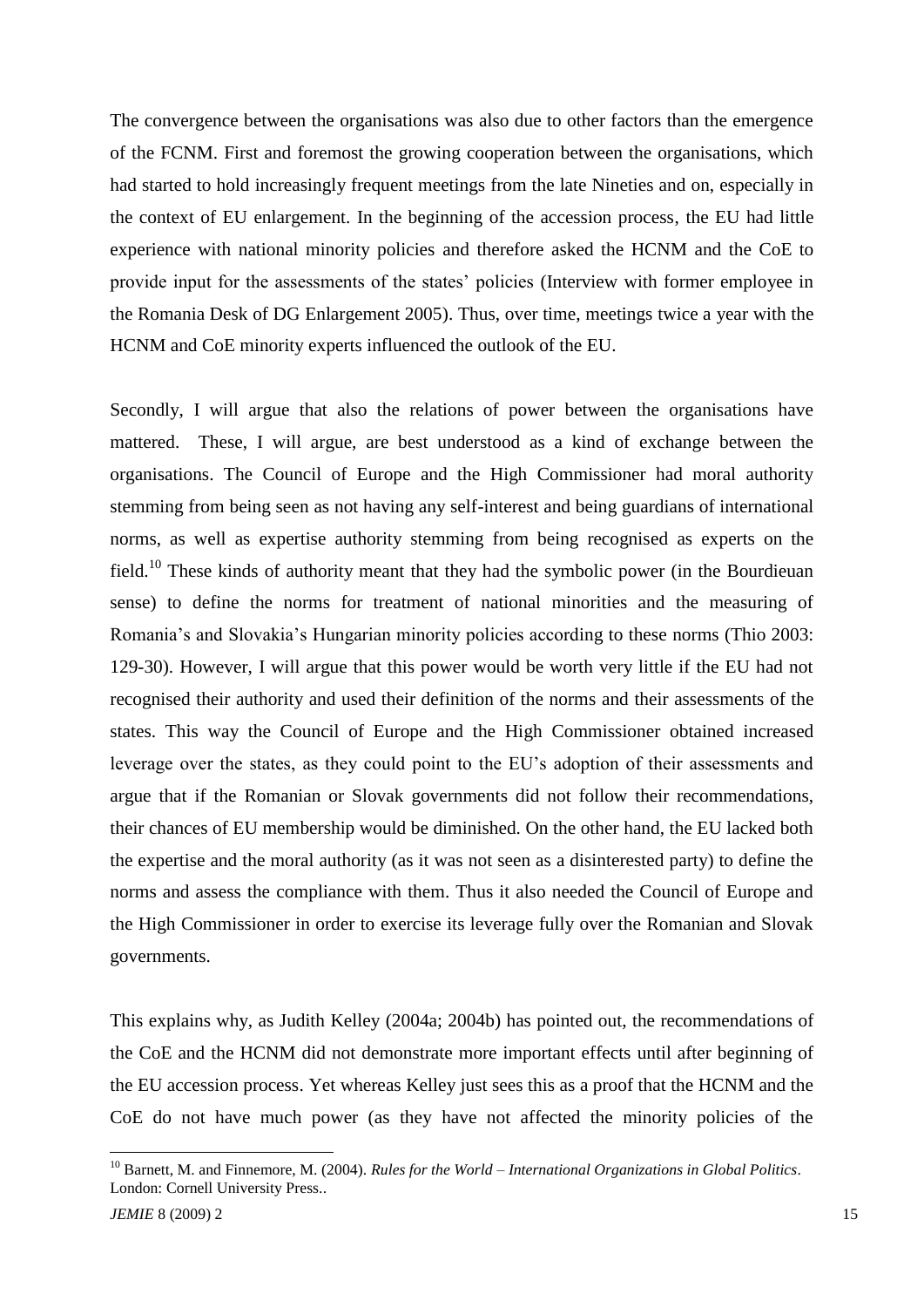Romanian and Slovak governments), I will argue that these organisations have mattered as they have shaped as well as made the EU"s policy possible. Thus they have had an effect on the Hungarian minority policies of Romania and Slovakia, although an effect which required the existence of EU conditionality. In this way, EU enlargement played the role of catalyst not only for a number of concrete changes in Romania and Slovakia, but also in the establishment of a consensus among the EU, the CoE and the HCNM. It is unlikely that the CoE and the HCNM would have worked so closely together had they not been brought together by the EU.

A third additional factor in the growing convergence between the organisations, which had little to do with the Framework Convention on the Protection of National Minorities but which says a lot about an increasingly shared understanding of how minority issues should be handled was the issue of minority participation in government. The Hungarian parties' participation in the governments of Romania (1996) and Slovakia (1998) were as mentioned highly welcomed by all the EU and resulted in the participation of minority parties in government becoming part of the ideal of the three organisations (Brusis 2003). This meant that there was a strong pressure on all political parties to continue having the Hungarian party involved in governing, even if the government changed and did not necessarily have to rely on the Hungarian party's votes, as it was the case after the Romanian elections in  $2000<sup>11</sup>$ . Whereas the previously mentioned causal factors are best understood as 'top-down' as they emerged on the level of the European organisations and influenced the situation in Romania and Slovakia, this causal factor has been "bottom-up", in that developments in Romania and Slovakia influenced the ideals held by the European organisations.

# **A Wider Perspective: Other Countries and Post-Enlargement Developments**

The cases of the Hungarian minorities in Romania and Slovakia provided a lens with which to look into the norms promoted by the three organisations. The question is, to which degree are these findings valid for other cases? As the policies of the three organisations to a large degree were context-dependent, and that the context differed significantly on several dimensions, it can be difficult to compare. Many other countries with significant national

 $11$  After the 2000 elections in Romania, the winning PDSR party made an agreement with the UDMR (the party representing the Hungarian minority, which was renewed each year. According to this agreement, the UDMR would vote for the government on all important issues in return for government support for legislation proposed by the UDMR. The PDSR could also have chosen to cooperate with the nationalist Greater Romania Party, a previous coalition partner, but chose to work with the UDMR.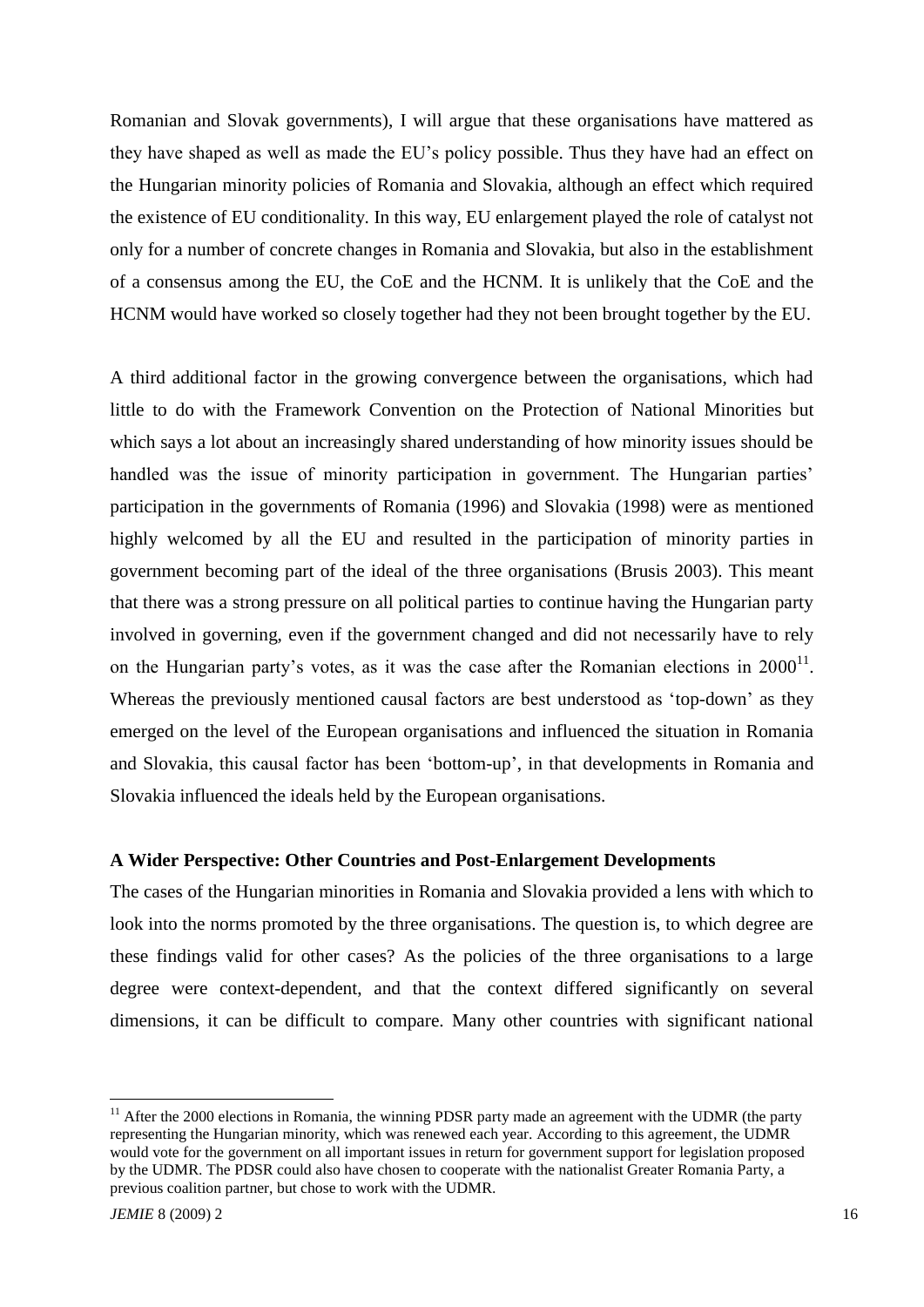minorities differed on one or more variables, such as ethnic war (Macedonia, Kosovo, Bosnia among others) or the presence of a powerful neighbour (the Baltics).

If we look at the most similar case, namely Bulgaria, a somewhat similar picture appears. In the case of Bulgaria, the EU has also increasingly relied on the FCNM and the FCNM Advisory Committee in order to define what the ideal minority policy should look like in practice (Rechel 2008: 174-7). The EU has also reacted positively to the participation of the Movement for Rights and Freedoms, a party representing the sizeable Turkish minority<sup>12</sup> in government, which indicates an emphasis on power-sharing (Brusis 2003). Unlike the cases of Romania and Slovakia, the HCNM did not issue any recommendations on the situation of minorities in Bulgaria, and this makes direct comparison hard to establish.

When it comes to the West Balkans, there has, according to Pieter van Houten and Stefan Wolff (2008), been a general pattern in the organisations' responses to the situations in the various countries. Yet in the case of the West Balkans, the organisations have not converged to the same degree as in the cases of Romania and Slovakia. All three organisations have promoted (individual) national minority rights, often in the shape of the FCNM (Van Houten and Wolff 2008: 25-7). However, whereas the CoE has stuck to this rather cautious position, the HCNM and the EU have promoted power-sharing, and in the case of Bosnia, the EU have done so more actively than the HCNM. With the exception of Bosnia and the Dayton agreement, the organisations have made an effort to avoid territorial solutions and only accepted such solutions when they seemed unavoidable (Kosovo). The Dayton agreement was written in 1995 with the involvement of the US, and it is possible to argue that the organisations have since (among others from the experience from post-war Bosnia) "learned" that territorial solutions were counterproductive.

Altogether, I will argue that, at least from a cursory overview, the way in which the organisations have acted in regard to the Hungarian minorities in Romania and Slovakia fits into a broader pattern. The FCNM constituted the basic level of minority protection advocated by the organisations, but whenever the situation allowed it, the organisations, especially the EU but also the HCNM, would push for power-sharing.

<sup>&</sup>lt;sup>12</sup> As the Bulgarian constitution forbids ethnically-based parties, the Movement for Rights and Freedoms, does not officially represent any ethnic group or minority, but is nevertheless recognised as a de facto Turkish minority party.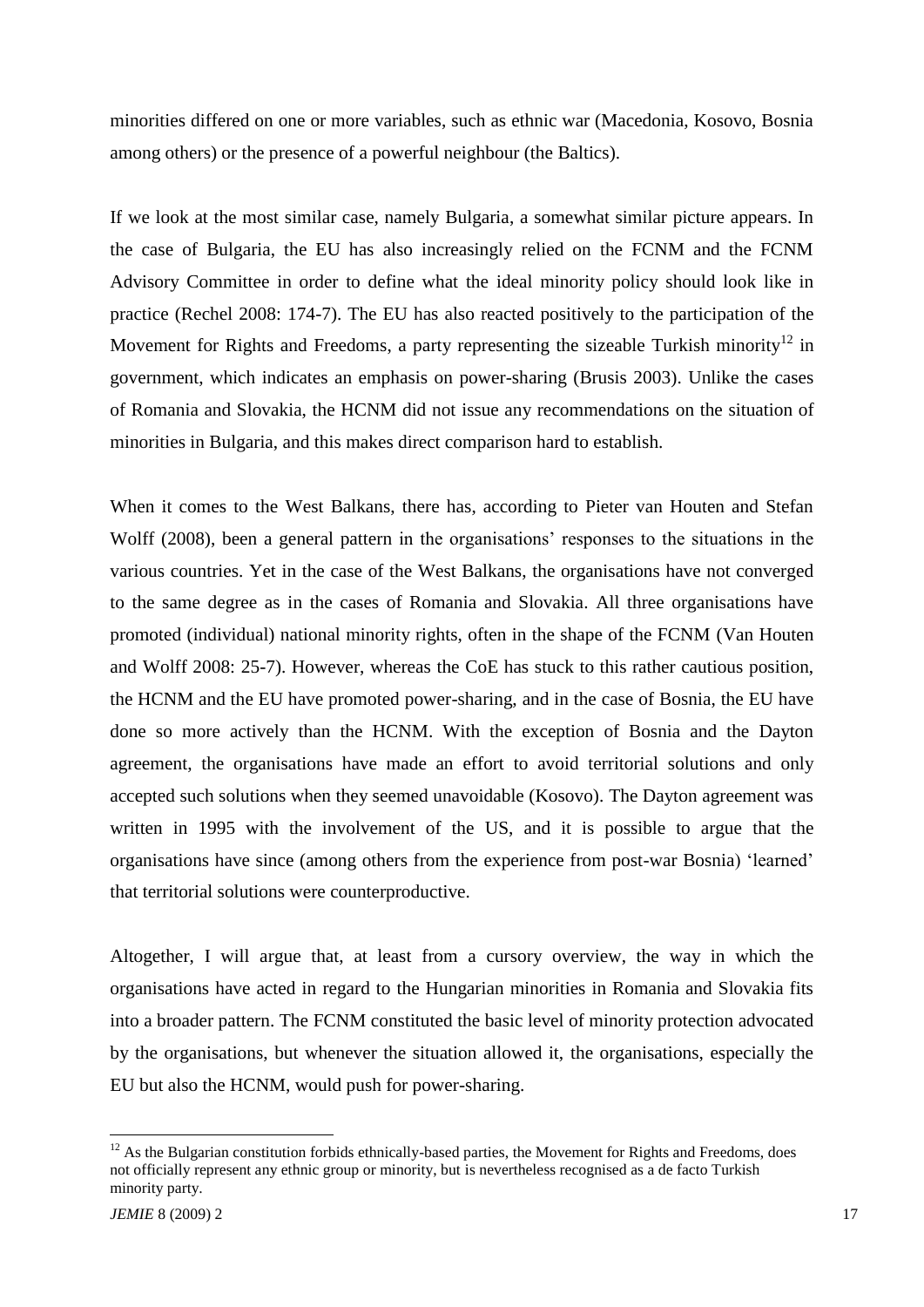# **Conclusion**

My argument is that although differences have existed between the organisations, they have framed minorities and their role in society in a similar way, a frame which has informed their treatment of the Hungarian minority issue. This led them to suggest minority policies which are best understood in terms of consociationalism "light". The shared understanding seems to have emerged in the late Nineties, to a certain degree due to the introduction of the Framework Convention, but also the frequent meetings, exchange of power, and interaction between actors from the three organisations have played a role. Due to this shared understanding, the organisations would suggest similar solutions and work towards the same goal, irrespective of whether they were arguing the issue from a security or justice perspective.

Consociationalism light entailed a large degree of power-sharing based on notions of ethnic groups as unitary entities, but at the same time clearly avoided endorsing calls for territorial autonomy. Although the organisations did not outright recommend institutionalisation of power-sharing, it can be argued that such an institutionalisation is taking place in Romania, where the UDMR still forms part of the government, whereas in Slovakia the SMK was not included in the government formed after the 2006 elections.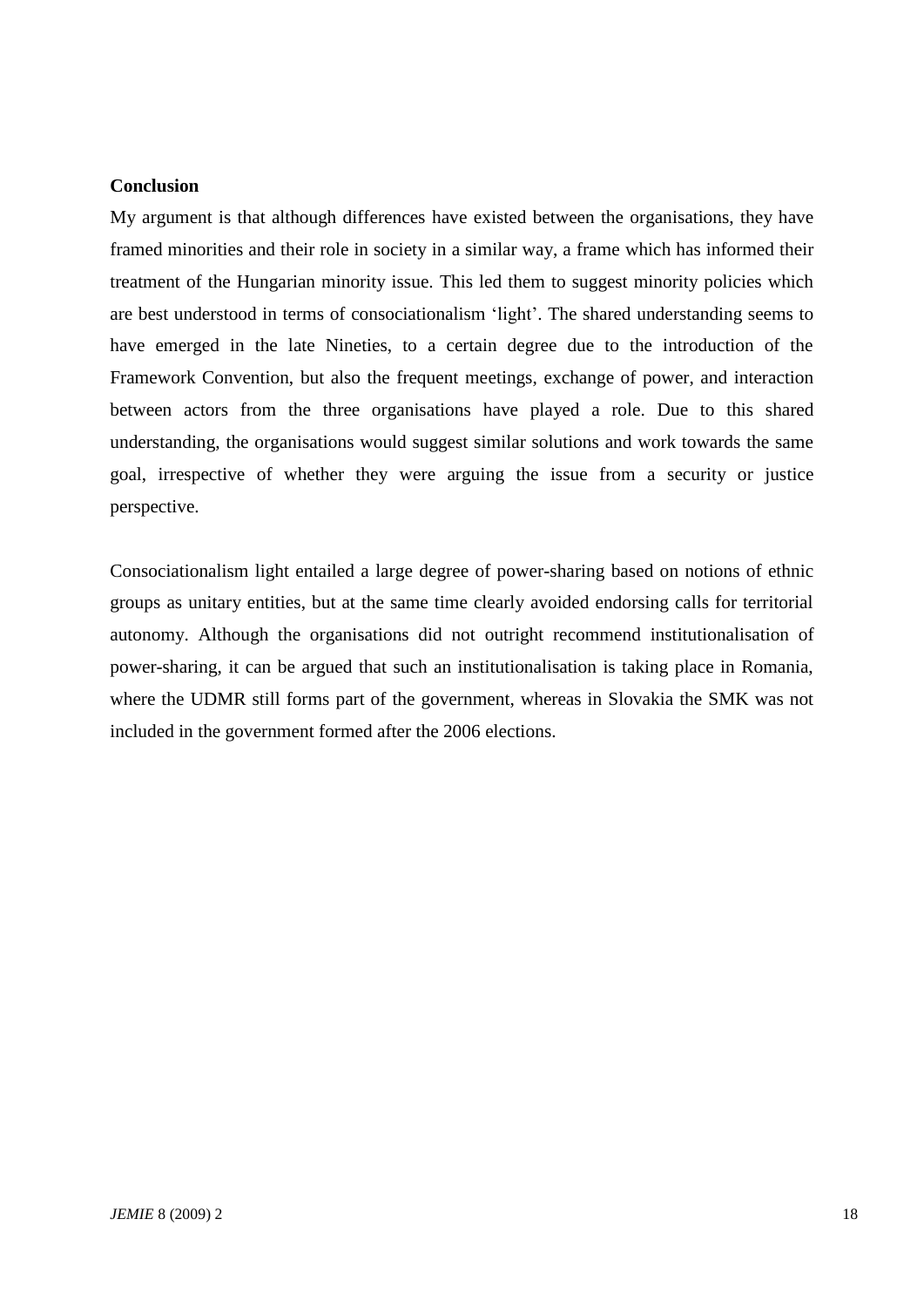## **Bibliography**

- Barnett, M. and Finnemore, M. (2004). *Rules for the World – International Organizations in Global Politics*. London: Cornell University Press.
- Barry, B. (2001). *Culture & Equality: An Egalitarian Critique of Multiculturalism*. Cambridge, Mass. : Harvard University Press.
- Bauböck, R. (2006). "Autonomy, Power-Sharing and Common Citizenship Principles for Accommodating National Minorities in Europe". In: *European Integration and the Nationalities Question*, Keating, M. and McGarry, J. (eds.). London: Routledge.
- Brusis, M. (2003). "The European Union and Interethnic Power-sharing Arrangements in Accession Countries". *Journal on Ethnopolitics and Minority Issues in Europe* 4 (1).
- Buchsbaum, T. M. (2002). "OSCE's Comprehensive Security: Integrating the Three Dimensions". In: *Challenges Faced by the OSCE in the Year 2001*, Warner, D. and Clerc, V. (eds.). Geneva: Program for the Study of International Organization(s).
- Council of Europe (ed) (1993a). *Opinion Nr. 175 on the Application by the Slovak Republic for Membership of the Council of Europe*. Parliamentary Assembly. **29/6/1993**, 175
- Council of Europe (ed) (1993b). *Opinion on the Application by Romania for Membership of the Council of Europe*. Parliamentary Assembly Committee on Legal Affairs and Human Rights. **20/9/1993**, 6918
- Council of Europe (ed) (1993c). *Report on the Application by Romania for Membership of the Council of Europe*. Parliamentary Assembly Political Committee. **19/7/1993**, 6901
- Council of Europe (ed) (2000). *Opinion on Slovakia*. Advisory Committee on the Framework Convention for the Protection of National Minorities. **22/9/2000**,
- Council of Europe (ed) (2001). *Opinion on Romania*. Advisory Committee on the Framework Convention for the Protection of National Minorities. **6/4/2001**,
- EU Commission (ed) (1997a). *Commission Opinion on Slovakia's Application for Membership of the European Union*. DG Enlargement. **15/7/1997**,
- EU Commission (ed) (1997b). *Opinion on Romania's Application for Membership of the EU*. DG Enlargement. **15/7/1997**,
- EU Commission (ed) (1998). *Regular Report from the Commission on Slovakia's Progress towards Accession*. DG Enlargement.
- Flynn, G. and Farrell, H. (1999). "Piecing Together the Democratic Peace: The CSCE, Norms, and the "Construction" of Security in Post-Cold War Europe". *International Organization* 53 (3): 505-535.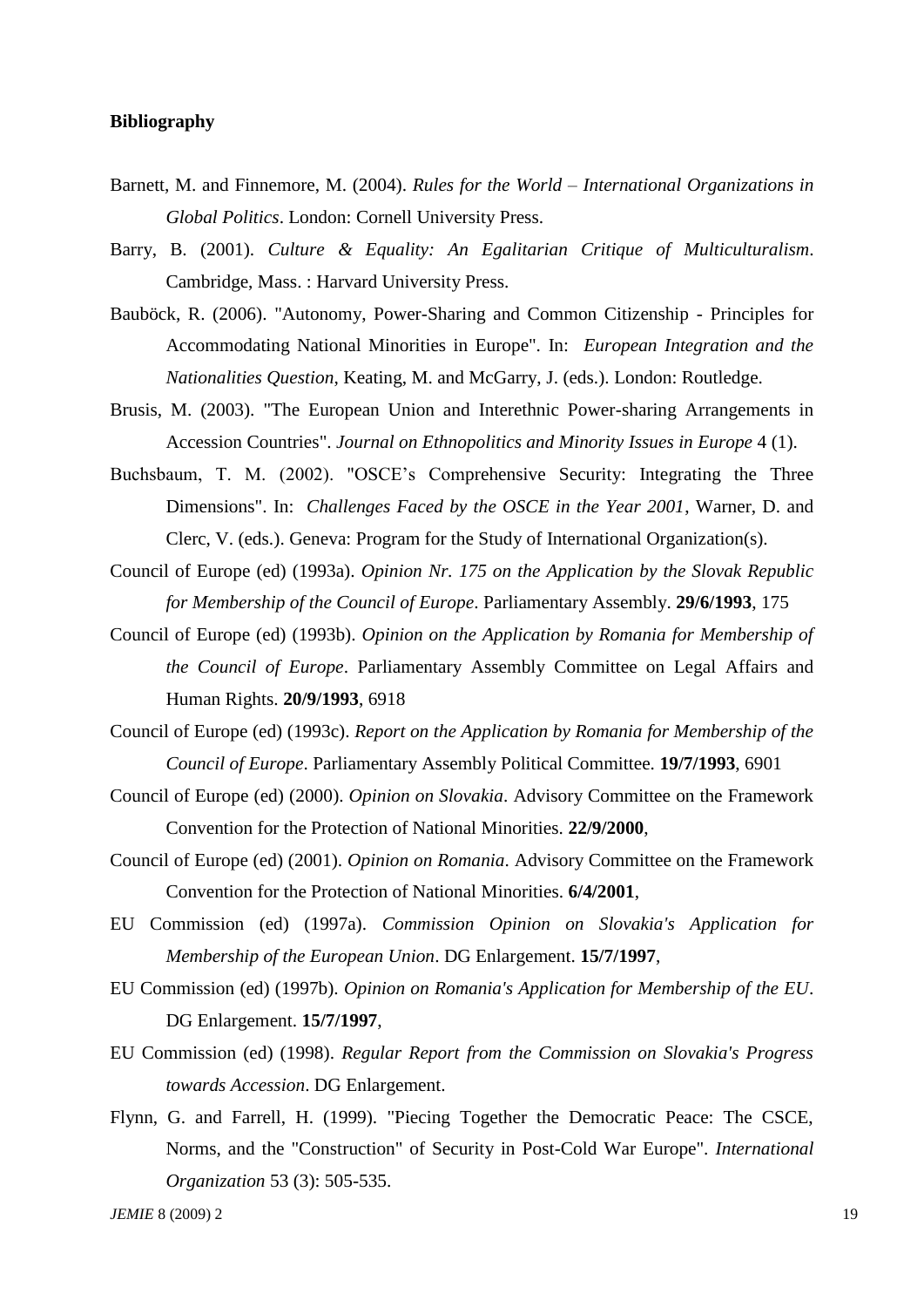Henderson, K. (2002). *Slovakia: the escape from invisibility*. London: Routledge.

- Horowitz, D. L. (1990a). "Ethnic Conflict Management for Policymakers". In: *Conflict and Peacemaking in Multiethnic Societies*, Montville, J. (ed.). Lexington, Mass.: Lexington Books.
- Horowitz, D. L. (1990b). "Making Moderation Pay: The Comparative Politics of Ethnic Conflict Management". In: *Conflict and Peacemaking in Multiethnic Societies*, Montville, J. (ed.). Lexington, Mass.: Lexington Books.
- Horowitz, D. L. (2002). "Constitutional Design: Proposals Versus Processes ". In: *The Architecture of Democracy*, Reynolds, A. (ed.). Oxford: Oxford Scholarship Online Monographs.
- Kelley, J. G. (2004a). *Ethnic politics in Europe : the power of norms and incentives*. Princeton, NJ: Princeton University Press.
- Kelley, J. G. (2004b). "International actors on the domestic scene: Membership conditionality and socialization by international institutions". *International Organization* 58 (3): 425-457.
- Kemp, W. A. (2001). *Quiet diplomacy in action : the OSCE High Commissioner on National Minorities*. Hague ; Boston: Kluwer Law International.
- Kymlicka, W. (2000). *Politics in the vernacular : nationalism, multiculturalism and citizenship* Oxford ; New York : Oxford University Press.
- Kymlicka, W. (2001). "Western Political Theory and Ethnic Relations in Easter Europe". In: *Can Liberalism Be Exported*, Kymlicka, W. and Opalski, M. (eds.). Oxford: Oxford University Press.
- Kymlicka, W. (2004a). "The Evolving Basis of European Norms of Minority Rights: Rights to Culture, Participation and Autonomy". *European Integration and the Nationalities Question*. Keating, M. and McGarry, J. (eds.) London: Routledge.
- Kymlicka, W. (2004b). "Justice and Security in the Accommodation of Minority Nationalism". In: *Ethnicity, Nationalism, and Minority Rights*, May, S., Modood, T. and Squires, J. (eds.). Cambridge: Cambridge University Press.

Kymlicka, W. (2007). *Multicultural Odysseys*. Oxford: Oxford University Press.

- Lerch, M. and Schwellnus, G. (2006). "Normative by Nature? The Role of Coherence in Justifying the EU's External Human Rights Policy". *Journal of European Public Policy* 13 (2): 304-321.
- *JEMIE* 8 (2009) 2 20 Lijphart, A. (1990). "The Power-Sharing Approach". In: *Conflict and Peacemaking in Multiethnic Societies*, Montville, J. (ed.). Lexington, Massachusetts: Lexington Books.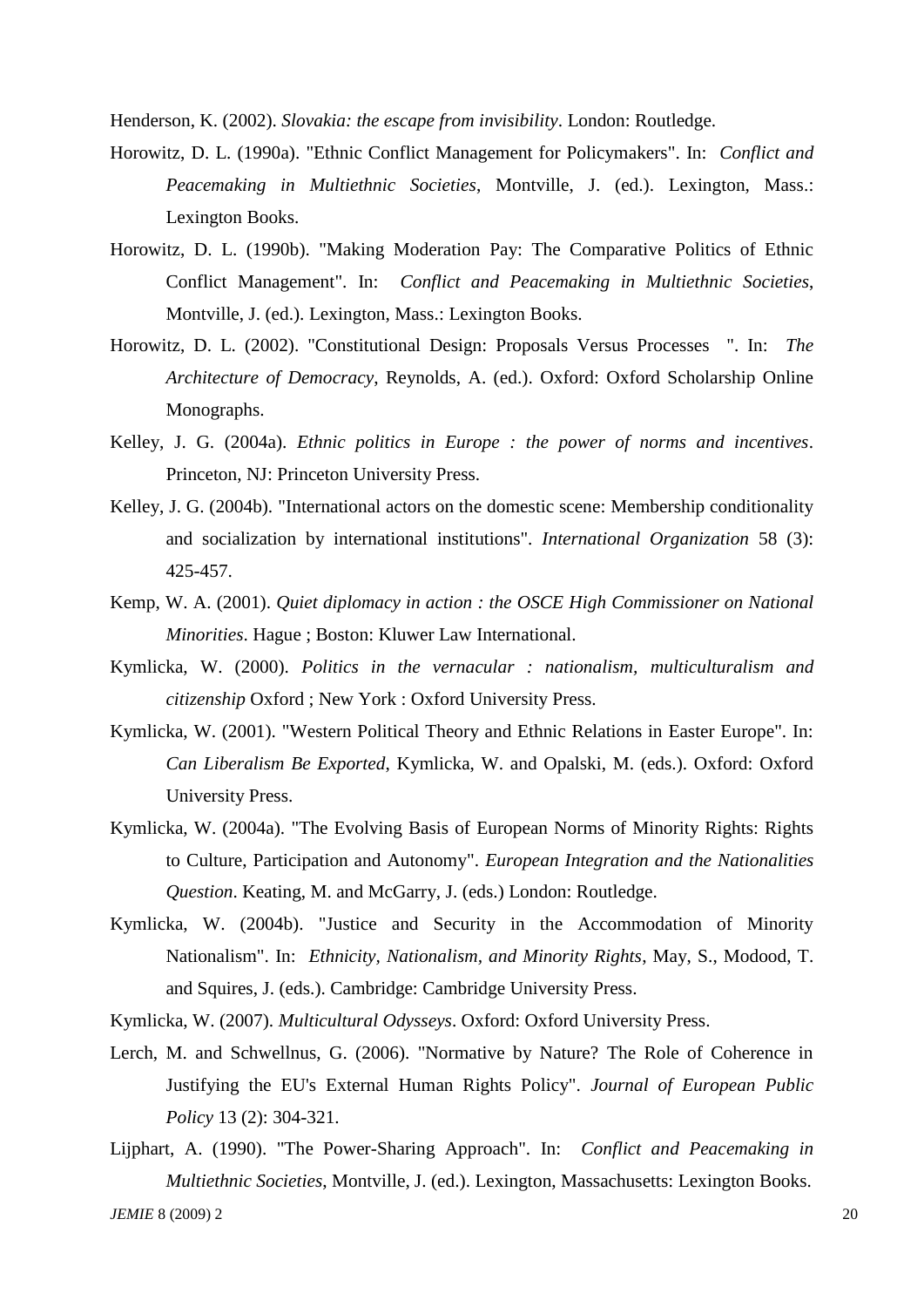Malloy, T. (2005). *National Minority Rights in Europe*. Oxford: Oxford University Press.

- Manas, J. E. (1995). "The Council of Europe's Democracy Ideal and the Challenge of Ethnonational Strife". In: *Preventing Conflict in the Post-Communist World: Mobilizing International and Regional Organizations*, Chayes, A. and Chayes, A. H. (eds.). Washington: The Brookings Institution.
- OSCE (ed) (1990). *Document of the Copenhagen Meeting of the Conference on the Human Dimension of the CSCE*. **29/6/1990**,
- Rechel, B. (2008). "What has Limited the EU's Impact on Minority Rights in Accession Countries?" *East European Politics and Societies* 22 (1): 171-191.
- Sasse, G. (2005). "Securitization or Securing Rights? Exploring the Conceptual Foundations of Policies towards Minorities and Migrants in Europe". *Journal of Common Market Studies* 43 (4): 673-693.
- Simonsen, S. G. (2005). "Addressing Ethnic Divisions in Post-Conflict Institution-Building: Lessons from Recent Cases". *Security Dialogue* 36 (3): 297-318.
- Skinner, Q. (2002). "Motives, Intentions and Interpretations". In: *Visions of Politics*, Skinner, Q. (ed.). Cambridge: Cambridge University Press. **1**.
- Snyder, J. (2000). "Managing Ethnopolitics in Eastern Europe: An Assessment of Institutional Approaches". In: *The Politics of National Minority Participation in Post-Communist Europe*, Stein, J. P. (ed.). London: M.E. Sharpe.
- Tesser, L. M. (2003). "The Geopolitics of Tolerance: Minority Rights under EU Expansion in East-Central Europe". *East European Politics and Societies* 17: 483-532.
- Thio, L.-A. (2003). "Developing a "Peace and Security" Approach Towards Minorities" Problems". *International and Comparative Law Quarterly* 52 (1): 115-150.
- van der Stoel, M. (1993). *Remarks to the Meeting of Romania's Council for National Minorities by the High Commissioner on National Minorities*: OSCE High Commissioner on National Minorities.
- van der Stoel, M. (1995a). *Statement by the OSCE High Commissioner on National Minorities on the Occasion of his Mission to Romania*.
- van der Stoel, M. (1995b). Letter to Slovak Foreign Minister Juraj Schenk. OSCE High Commisioner on National Minorities. **24/8/1995**,
- van der Stoel, M. (1996). Letter to Slovak Foreign Minister Juraj Schenk. OSCE High Commisioner on National Minorities. **13/8/1996**,
- van der Stoel, M. (1998). Fax to Slovak Foreign Minister Zdenka Kramplova. OSCE High Commisioner on National Minorities. **29/5/1998**, The Hague.

*JEMIE* 8 (2009) 2 21